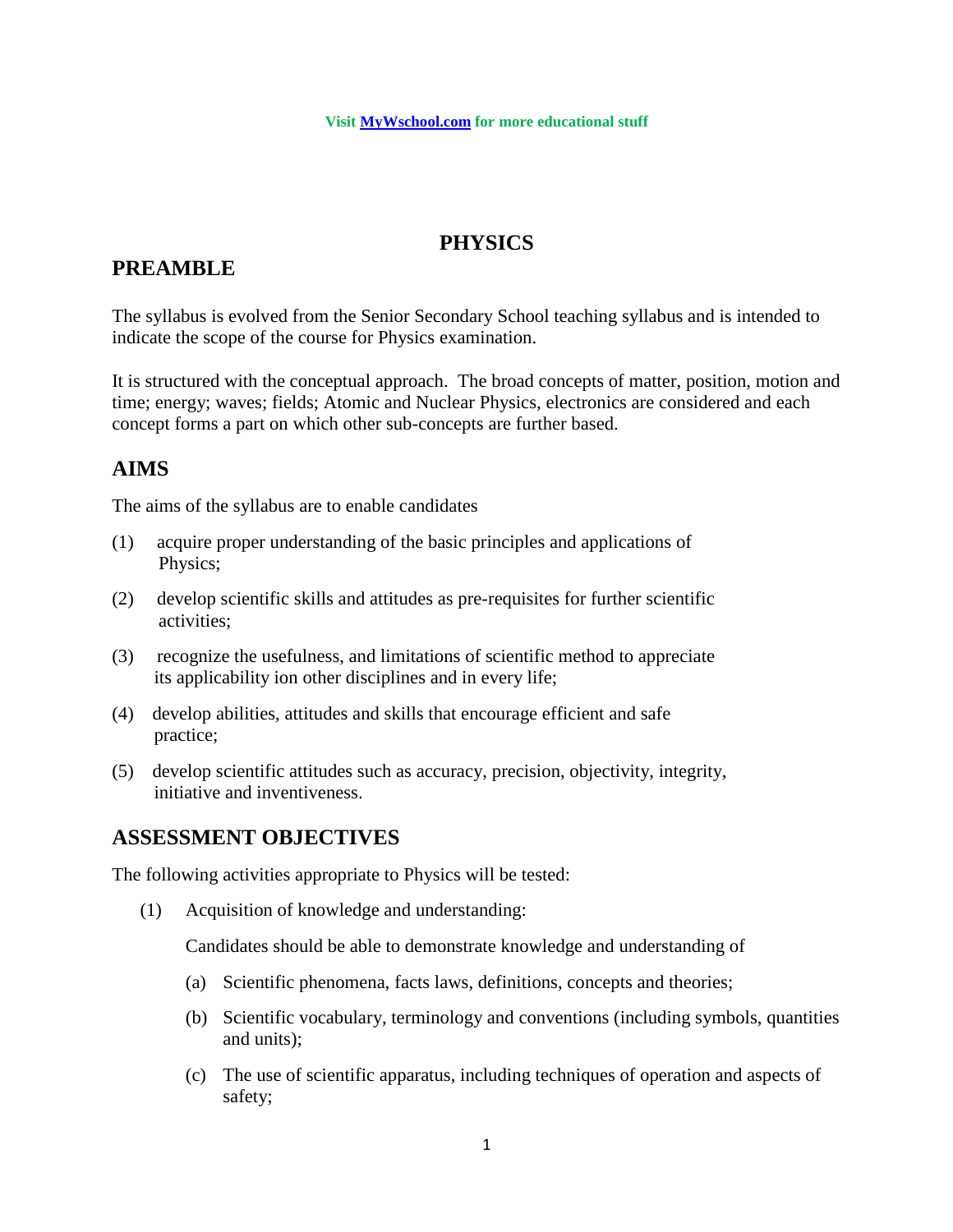- (d) Scientific quantities and their determinations;
- (e) Scientific and technological applications with their social economic and environmental implications.
- (2) Information Handling and Problem-solving

Candidates should be able, using visual, oral, aural and written (including symbolic, diagrammatic, graphical and numerical) information to

- (a) locate select, organize and present information from a variety of sources including everyday experience;
- (b) analyse and evaluate information and other data;
- (c) use information to identify patterns, report trends and draw inferences;
- (d) present reasonable explanations for natural occurrences, patterns and relationships;
- (e) make predictions from data.
- (3) Experimental and Problem-Solving Techniques

Candidates should be able to

- (a) follow instructions;
- (b) carry out experimental procedures using apparatus;
- (c) make and record observations, measurements and estimates with due regard to precision, accuracy and units;
- (d) interpret, evaluate and report on observations and experimental data;
- (e) identify problems, plan and carry out investigations, including the selection of techniques, apparatus, measuring devices and materials;
- (f) evaluate methods and suggest possible improvements;
- (g) state and explain the necessary precautions taken in experiments to obtain accurate results.

#### **SCHEME OF EXAMINATION**

There will be **three** papers, Papers 1, 2 and 3, all of which must be taken. Papers 1 and 2 will be a composite paper to be taken at one sitting.

**PAPER 1**: Will consist of fifty multiple choice questions lasting 1<sup>1</sup>/4 hours and carrying 50 marks.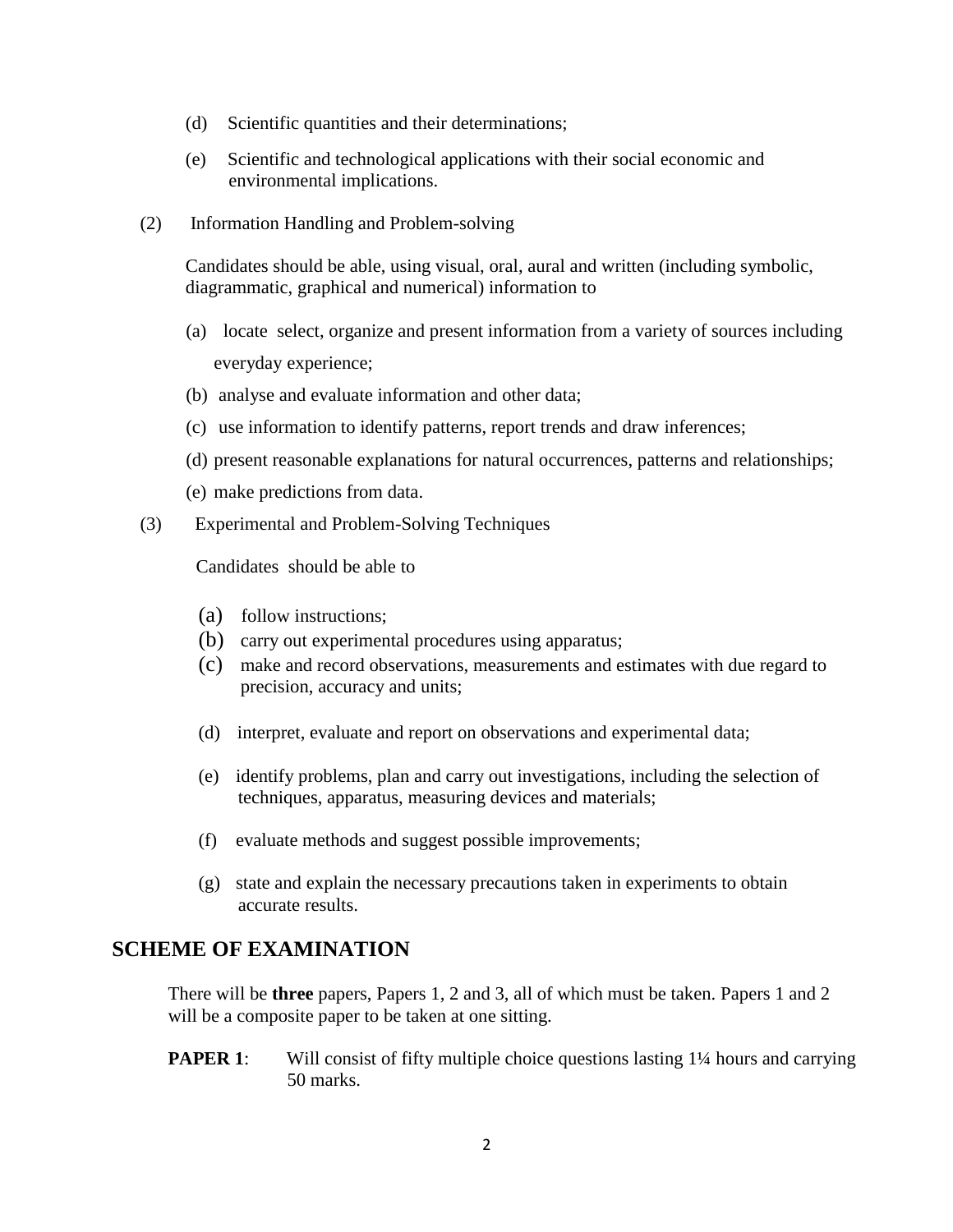- **PAPER 2:** Will consist of two sections, Sections A and B lasting 1<sup>1</sup>/<sub>2</sub> hours and carrying 60 marks. Section A - Will comprise seven short-structured questions. Candidates will be required to answer any five questions for a total of 15 marks. Section B - Will comprise five essay questions out of which candidates will be required to answer any three for 45 marks. **PAPER 3:** Will be a practical test for school candidates or an alternative to practical
	- work paper for private candidates. Each version of the paper will comprise three questions out of which candidates will be required to answer any two in 2¾ hours for 50 marks.

#### **DETAILED SYLLABUS**

It is important that candidates are involved in practical activities in covering this syllabus. Candidates will be expected to answer questions on the topics set in the column headed ' TOPIC'. The 'NOTES' are intended to indicate the scope of the questions which will be set but they are not to be considered as an exhaustive list of limitations and illustrations.

NOTE: Questions will be set in S.I. units. However, multiples or sub-multiples of the units may be used.

| <b>TOPICS</b>                                                                                 | <b>NOTES</b>                                                                                                                                                                                                                                                                                                                                                                                                                                                                                                                                                                   |
|-----------------------------------------------------------------------------------------------|--------------------------------------------------------------------------------------------------------------------------------------------------------------------------------------------------------------------------------------------------------------------------------------------------------------------------------------------------------------------------------------------------------------------------------------------------------------------------------------------------------------------------------------------------------------------------------|
| 1. Concepts of matter                                                                         | Simple structure of matter should be discussed.<br>Three physics states of matter, namely solid,<br>liquid and gas should be treated. Evidence of<br>the particle nature of matter e.g. Brownian<br>motion experiment, Kinetic theory of matter.<br>Use of the theory to explain; states of matter<br>(solid, liquid and gas), pressure in a gas,<br>evaporation and boiling; cohesion, adhesion,<br>capillarity. Crystalline and amorphous<br>substances to be compared (Arrangement of<br>atoms in crystalline structure to be described e.g.<br>face centred, body centred. |
| Fundamental and derived quantities and<br>2.<br>units<br>(a) Fundamental quantities and units | Length, mass, time, electric current luminous<br>intensity, thermodynamic temperature, amount<br>of substance as examples of fundamental<br>quantities and m, kg, s, A, cd, K and mol as their<br>respective units.                                                                                                                                                                                                                                                                                                                                                            |
| (b) Derived quantities and units                                                              | Volume, density and speed as derived quantities                                                                                                                                                                                                                                                                                                                                                                                                                                                                                                                                |

**PART 1 INTERACTION OF MATTER, SPACE & TIME**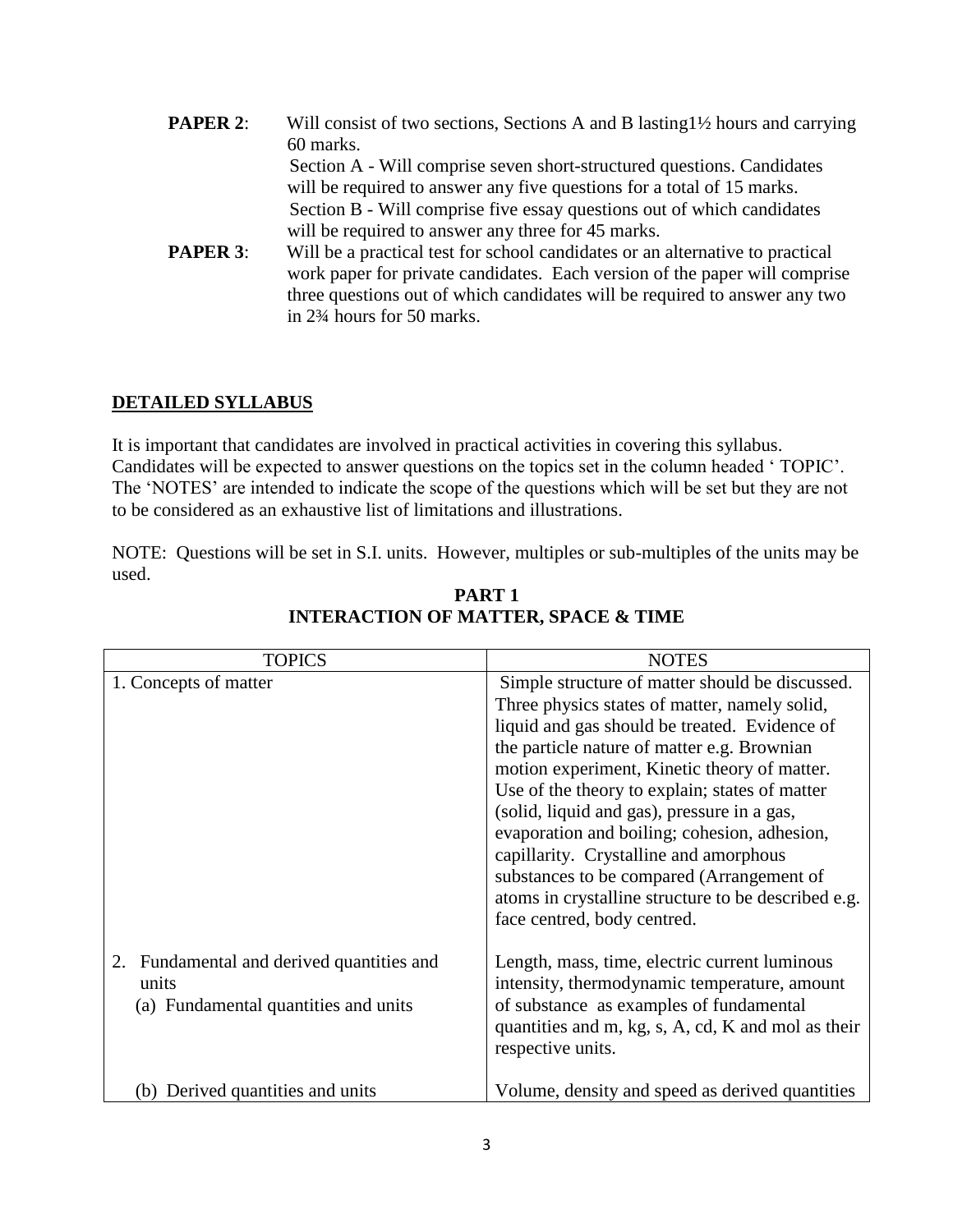|     |                                                                        | and $m^3$ , kgm <sup>-3</sup> and ms <sup>-1</sup> as their respective units.                 |
|-----|------------------------------------------------------------------------|-----------------------------------------------------------------------------------------------|
|     | 3. Position, distance and displacement.                                |                                                                                               |
| (a) | Concept of position as a location of<br>point-rectangular coordinates. | Position of objects in space using the $X, Y, Z$<br>axes should be mentioned.                 |
| (b) | Measurement of distance                                                |                                                                                               |
|     |                                                                        | Use of string, metre rule, vernier calipers and                                               |
| (c) | Concept of direction as a way of locating<br>a point-bearing           | micrometer screw gauge. Degree of accuracy<br>should be noted. Metre (m) as unit of distance. |
| (d) | Distinction between distance and<br>displacement.                      | Use of compass and a protractor.                                                              |
|     |                                                                        | Graphical location and directions by axes to be.<br>stressed.                                 |
|     |                                                                        |                                                                                               |

|    | <b>TOPICS</b>                                              | <b>NOTES</b>                                                                                                                                                                                                                                                                                                                                                                    |
|----|------------------------------------------------------------|---------------------------------------------------------------------------------------------------------------------------------------------------------------------------------------------------------------------------------------------------------------------------------------------------------------------------------------------------------------------------------|
| 4. | Mass and weight                                            | Use of lever balance and chemical/beam balance<br>to measure mass and spring balance to measure<br>weight. Mention should be made of<br>electronic/digital balance.                                                                                                                                                                                                             |
|    | Distinction between mass and weight                        | Kilogram $(kg)$ as unit of mass and newton $(N)$ as<br>unit of weight.                                                                                                                                                                                                                                                                                                          |
| 5. | Time                                                       |                                                                                                                                                                                                                                                                                                                                                                                 |
|    | (a) Concept of time as interval between<br>physical events | The use of heart-beat, sand-clock, ticker-timer,<br>pendulum and stopwatch/clock.                                                                                                                                                                                                                                                                                               |
|    | (b) Measurement of time                                    | Second(s) as unit of time.                                                                                                                                                                                                                                                                                                                                                      |
| 6. | Fluid at rest                                              |                                                                                                                                                                                                                                                                                                                                                                                 |
|    | Volume, density and relative density<br>(a)                | Experimental determination for solids and<br>liquids.                                                                                                                                                                                                                                                                                                                           |
|    | Pressure in fluids<br>(b)                                  | Concept and definition of pressure. Pascal's<br>principle, application of principle to hydraulic<br>press and car brakes. Dependence of pressure<br>on the depth of a point below a liquid surface.<br>Atmospheric pressure. Simple barometer,<br>manometer, siphon, syringe and pump.<br>Determination of the relative density of liquids<br>with U-tube and Hare's apparatus. |
|    | Equilibrium of bodies<br>(c)                               | Identification of the forces acting on a body                                                                                                                                                                                                                                                                                                                                   |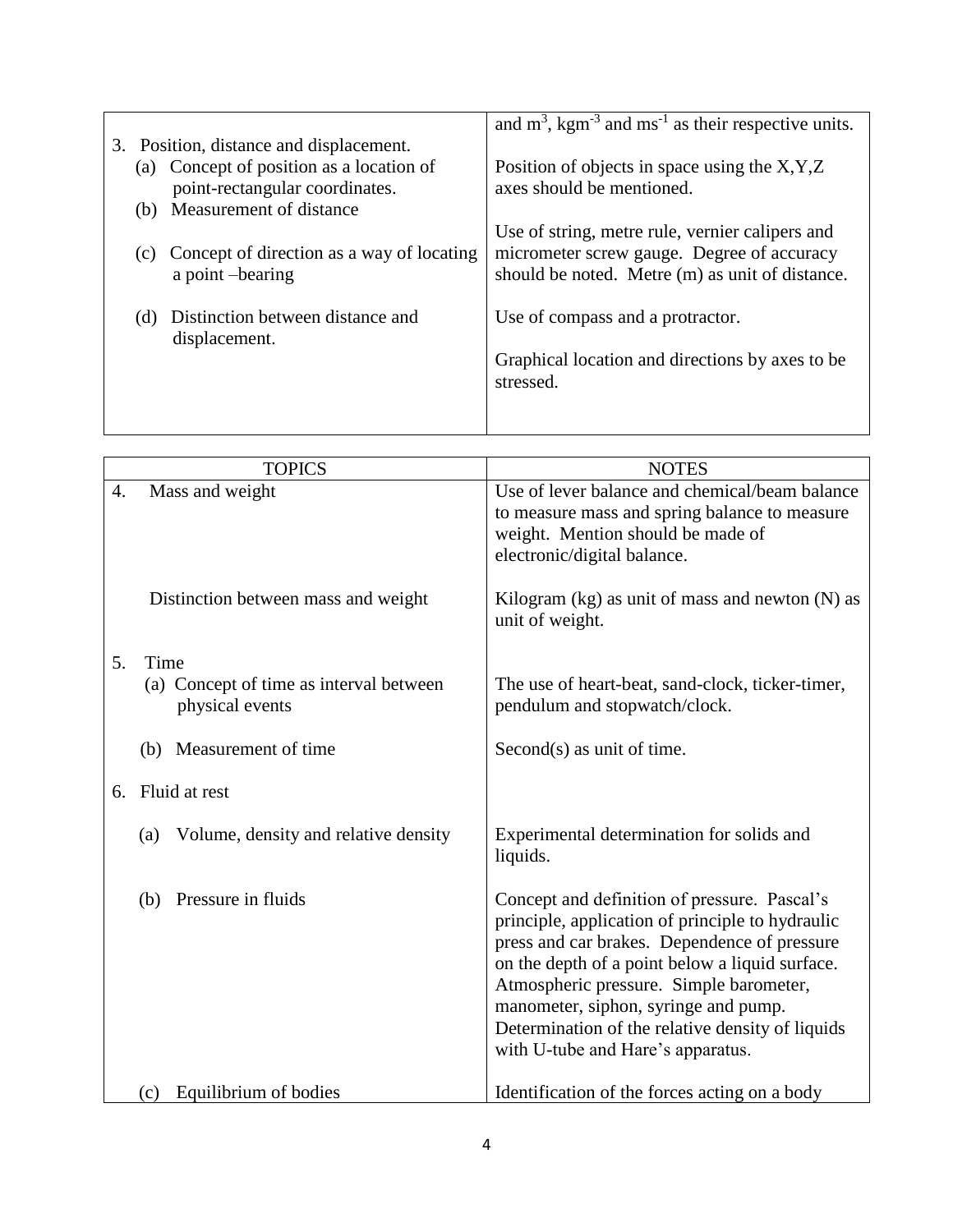|                           | partially or completely immersed in a fluid.                                                                                          |
|---------------------------|---------------------------------------------------------------------------------------------------------------------------------------|
| (i) Archimedes' principle | Use of the principle to determine the relative<br>densities of solids and liquids.                                                    |
| (ii) Law of flotation     | Establishing the conditions for a body to float in<br>a fluid. Applications in hydrometer, balloons,<br>boats, ships, submarines etc. |

| <b>TOPICS</b>                                                                                                          | <b>NOTES</b>                                                                                                                                                                                                                                                                                                                                                                                                                                          |
|------------------------------------------------------------------------------------------------------------------------|-------------------------------------------------------------------------------------------------------------------------------------------------------------------------------------------------------------------------------------------------------------------------------------------------------------------------------------------------------------------------------------------------------------------------------------------------------|
| 7.<br>Motion                                                                                                           |                                                                                                                                                                                                                                                                                                                                                                                                                                                       |
| Types of motion:<br>(a)<br>Random, rectilinear, translational,<br>Rotational, circular, orbital, spin,<br>Oscillatory. | Only qualitative treatment is required.<br>Illustration should be given for the various types of<br>motion.                                                                                                                                                                                                                                                                                                                                           |
| Relative motion<br>(b)                                                                                                 | Numerical problems on co-linear motion may be set.                                                                                                                                                                                                                                                                                                                                                                                                    |
| Cause of motion<br>(c)                                                                                                 | Force as cause of motion.                                                                                                                                                                                                                                                                                                                                                                                                                             |
| Types of force:<br>(d)<br>(i) Contact force<br>(ii) Non-contact force(field force)                                     | Push and pull<br>These are field forces namely; electric and magnetic<br>attractions and repulsions; gravitational pull.                                                                                                                                                                                                                                                                                                                              |
| Solid friction<br>(e)                                                                                                  | Frictional force between two stationary bodies<br>(static) and between two bodies in relative motion<br>(dynamic). Coefficients of limiting friction and their<br>determinations. Advantages of friction e.g. in<br>locomotion, friction belt, grindstone. Disadvantages<br>of friction e.g reduction of efficiency, wear and tear<br>of machines. Methods of reducing friction; e.g. use<br>of ball bearings, rollers, streamlining and lubrication. |
| (f) Viscosity (friction in fluids)                                                                                     | Definition and effects. Simple explanation as<br>extension of friction in fluids. Fluid friction and its<br>application in lubrication should be treated<br>qualitatively. Terminal velocity and its<br>determination.<br>Experiments with a string tied to a stone at one end                                                                                                                                                                        |
| (g) Simple ideas of circular motion                                                                                    | and whirled around should be carried out to                                                                                                                                                                                                                                                                                                                                                                                                           |
|                                                                                                                        | (i) demonstrate motion in a                                                                                                                                                                                                                                                                                                                                                                                                                           |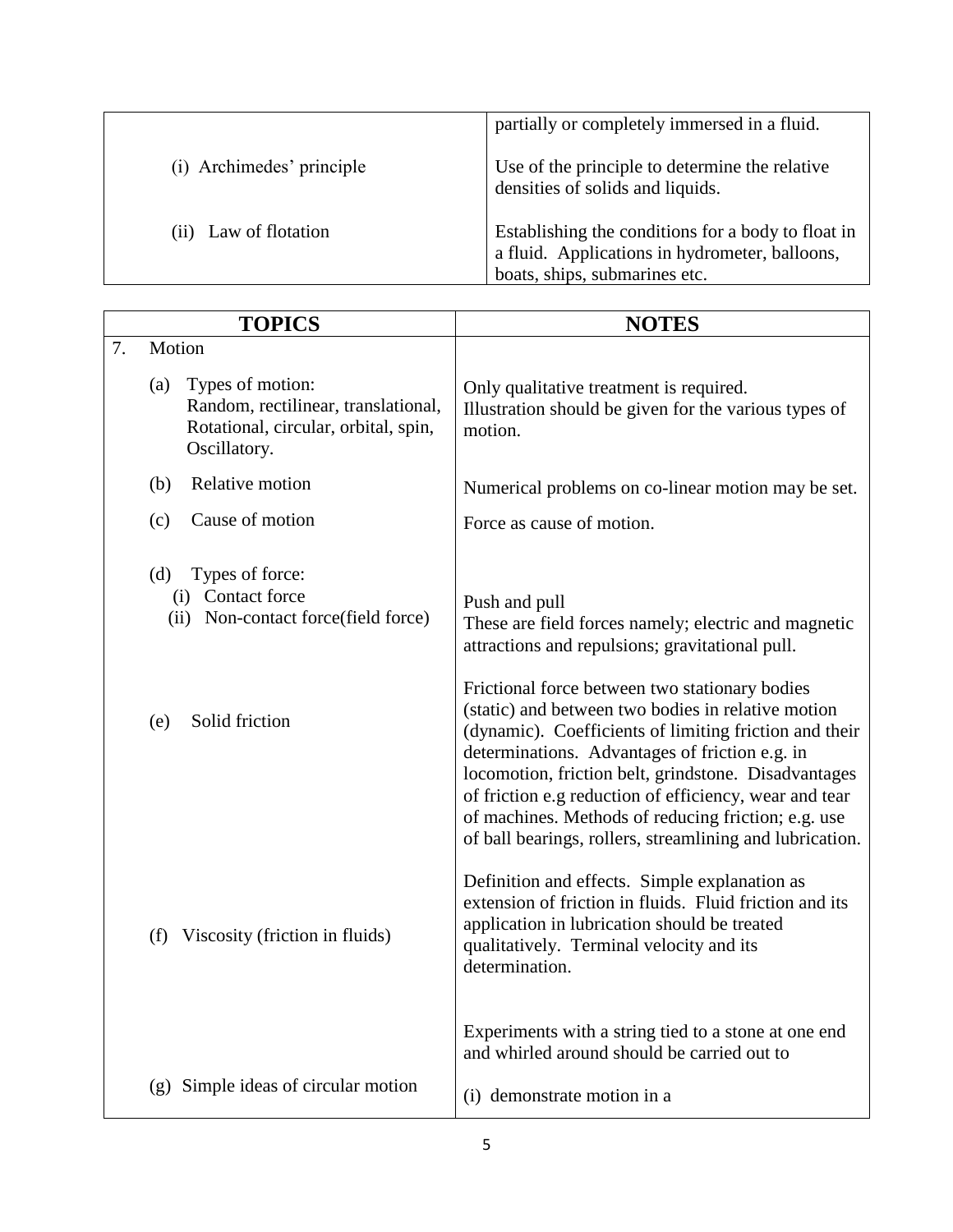| Vertical/horizontal circle. |
|-----------------------------|
|                             |
|                             |

|    |     | <b>TOPICS</b>                                                                                 | <b>NOTES</b>                                                                                                                                    |
|----|-----|-----------------------------------------------------------------------------------------------|-------------------------------------------------------------------------------------------------------------------------------------------------|
|    |     |                                                                                               | show the difference between angular speed and<br>(i)<br>velocity.                                                                               |
|    |     |                                                                                               | Draw a diagram to illustrate centripetal force.<br>(ii)<br>Banking of roads in reducing sideways friction<br>should be qualitatively discussed. |
| 8. |     | Speed and velocity                                                                            |                                                                                                                                                 |
|    | (a) | Concept of speed as change of<br>distance with time                                           |                                                                                                                                                 |
|    |     | (b) Concept of velocity as change of<br>displacement with time                                | Metre per second $(ms^{-1})$ as unit of speed/velocity.                                                                                         |
|    | (c) | Uniform/non-uniform<br>speed/velocity                                                         | Ticker-timer or similar devices should be used to<br>determine speed/velocity. Definition of velocity as<br>$\Delta$ s / $\Delta t$ .           |
|    | (d) | Distance/displacement-time graph                                                              | Determination of instantaneous speed/velocity from<br>distance/displacement-time graph and by calculation.                                      |
| 9. |     | Rectilinear acceleration                                                                      |                                                                                                                                                 |
|    |     | (a) Concept of<br>Acceleration/deceleration as<br>increase/decrease in velocity with<br>time. | Unit of acceleration as $\text{ms}^{-2}$                                                                                                        |
|    |     | (b) Uniform/non-uniform acceleration                                                          | Ticker timer or similar devices should be used to<br>determine acceleration. Definition of acceleration as<br>$\Delta$ v/ $\Delta t$ .          |
|    | (c) | Velocity-time graph                                                                           | Determination of acceleration and displacement<br>from velocity-time graph                                                                      |
|    | (d) | Equations of motion with constant<br>acceleration;                                            | Use of equations to solve numerical problems.                                                                                                   |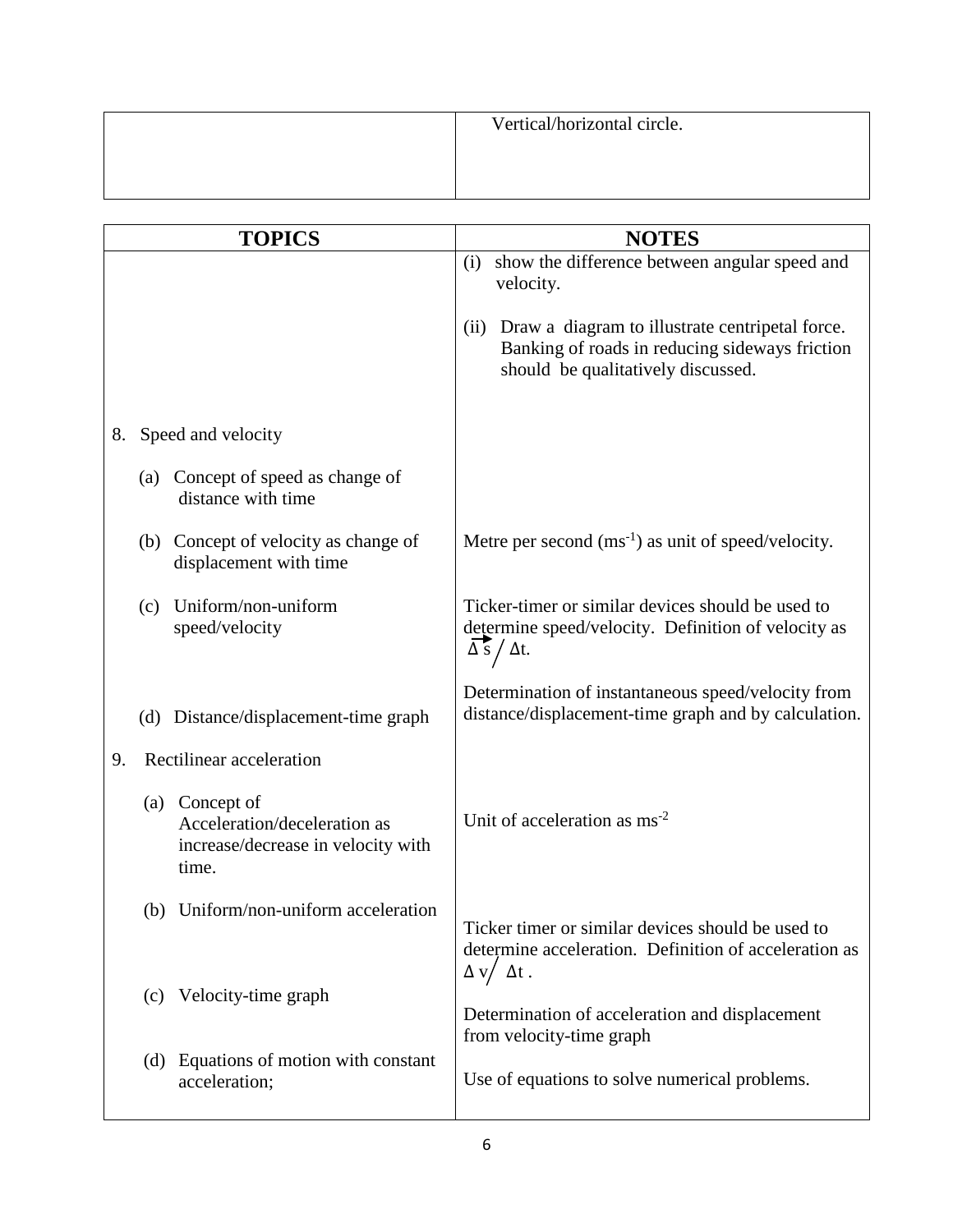|     | Motion under gravity as a special<br>case.                                                                 |                                                                                                                                                                                                                                      |
|-----|------------------------------------------------------------------------------------------------------------|--------------------------------------------------------------------------------------------------------------------------------------------------------------------------------------------------------------------------------------|
|     | <b>TOPICS</b>                                                                                              | <b>NOTES</b>                                                                                                                                                                                                                         |
| 10. | Scalars and vectors                                                                                        |                                                                                                                                                                                                                                      |
|     | Concept of scalars as physical<br>(a)<br>quantities with magnitude and no<br>direction                     | Mass, distance, speed and time as examples of<br>scalars.                                                                                                                                                                            |
|     | Concept of vectors as physical<br>(b)<br>quantities with both magnitude and<br>direction.                  | Weight, displacement, velocity and acceleration as<br>examples of vectors.                                                                                                                                                           |
|     | (c) Vector representation                                                                                  |                                                                                                                                                                                                                                      |
|     | <b>Addition of vectors</b><br>(d)                                                                          | Use of force board to determine the resultant of two<br>forces.                                                                                                                                                                      |
|     | <b>Resolution of vectors</b><br>(e)                                                                        | Obtain the resultant of two velocities analytically<br>and graphically.                                                                                                                                                              |
|     | (f)<br>Resultant velocity using vector<br>representation.                                                  |                                                                                                                                                                                                                                      |
| 11. | Equilibrium of forces<br>(a) Principle of moments                                                          | Torque/Moment of force. Simple treatment of a<br>couple, e.g. turning of water tap, corkscrew and<br>steering wheel.)                                                                                                                |
|     | (b) Conditions for equilibrium of rigid<br>bodies under the action of parallel<br>and non-parallel forces. | Use of force board to determine resultant and<br>equilibrant forces. Treatment should include<br>resolution of forces into two perpendicular directions<br>and composition of forces<br>Parallelogram of forces. Triangle of forces. |
|     |                                                                                                            | Should ne treated experimentally. Treatment should<br>include stable, unstable and neutral equilibra.                                                                                                                                |
|     | (c) Centre of gravity and stability                                                                        | Use of a loaded test-tube oscillating vertically in a<br>liquid, simple pendulum, spiral spring and bifilar<br>suspension to demonstrate simple harmonic motion.                                                                     |
| 12. | Simple harmonic motion<br>(a) Illustration, explanation and<br>definition of simple harmonic               |                                                                                                                                                                                                                                      |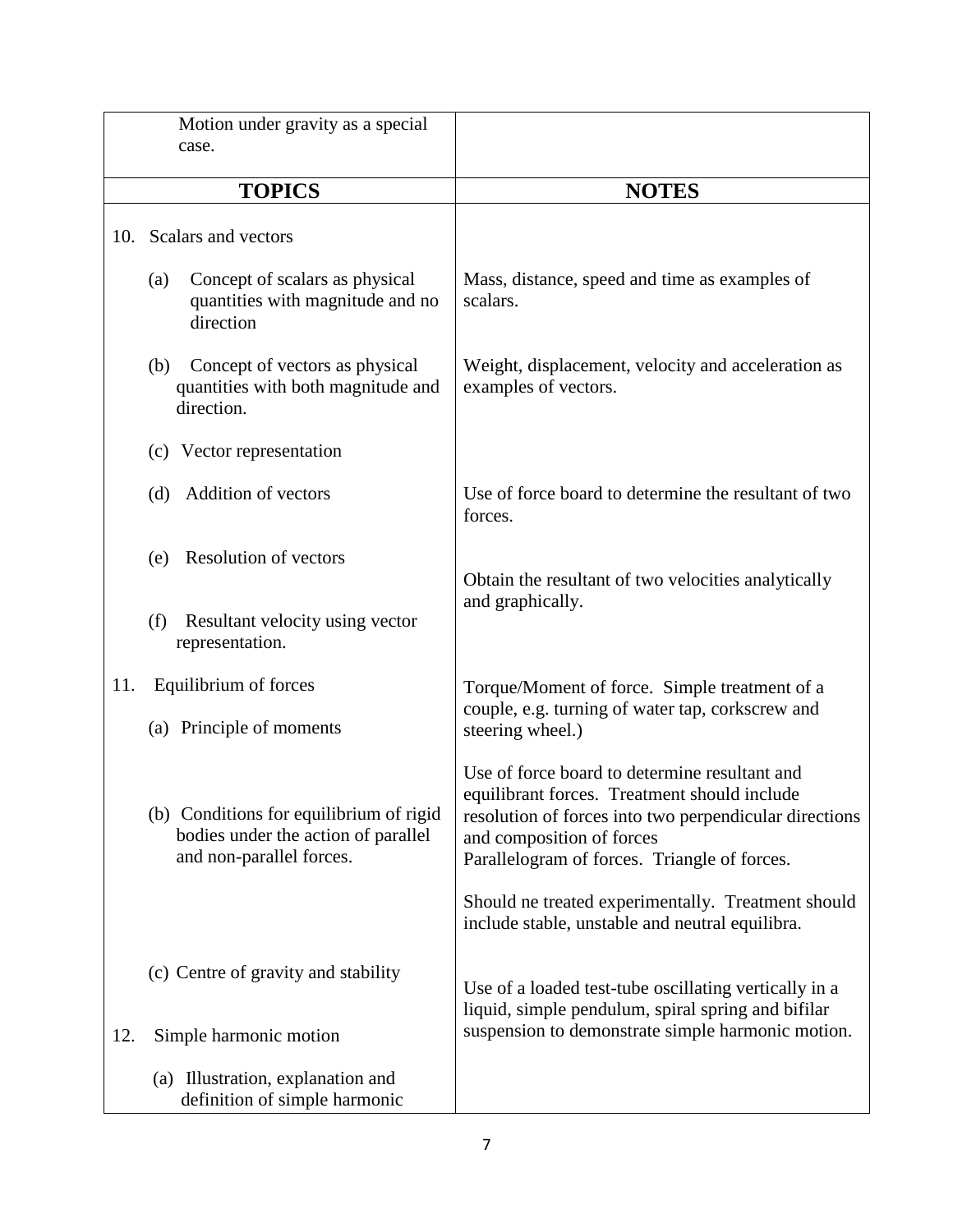| <b>TOPICS</b>  | <b>NOTES</b> |
|----------------|--------------|
|                |              |
|                |              |
|                |              |
|                |              |
|                |              |
|                |              |
|                |              |
|                |              |
|                |              |
|                |              |
|                |              |
|                |              |
|                |              |
|                |              |
|                |              |
|                |              |
|                |              |
|                |              |
|                |              |
|                |              |
|                |              |
|                |              |
|                |              |
|                |              |
|                |              |
|                |              |
|                |              |
|                |              |
|                |              |
|                |              |
| motion (S.H.M) |              |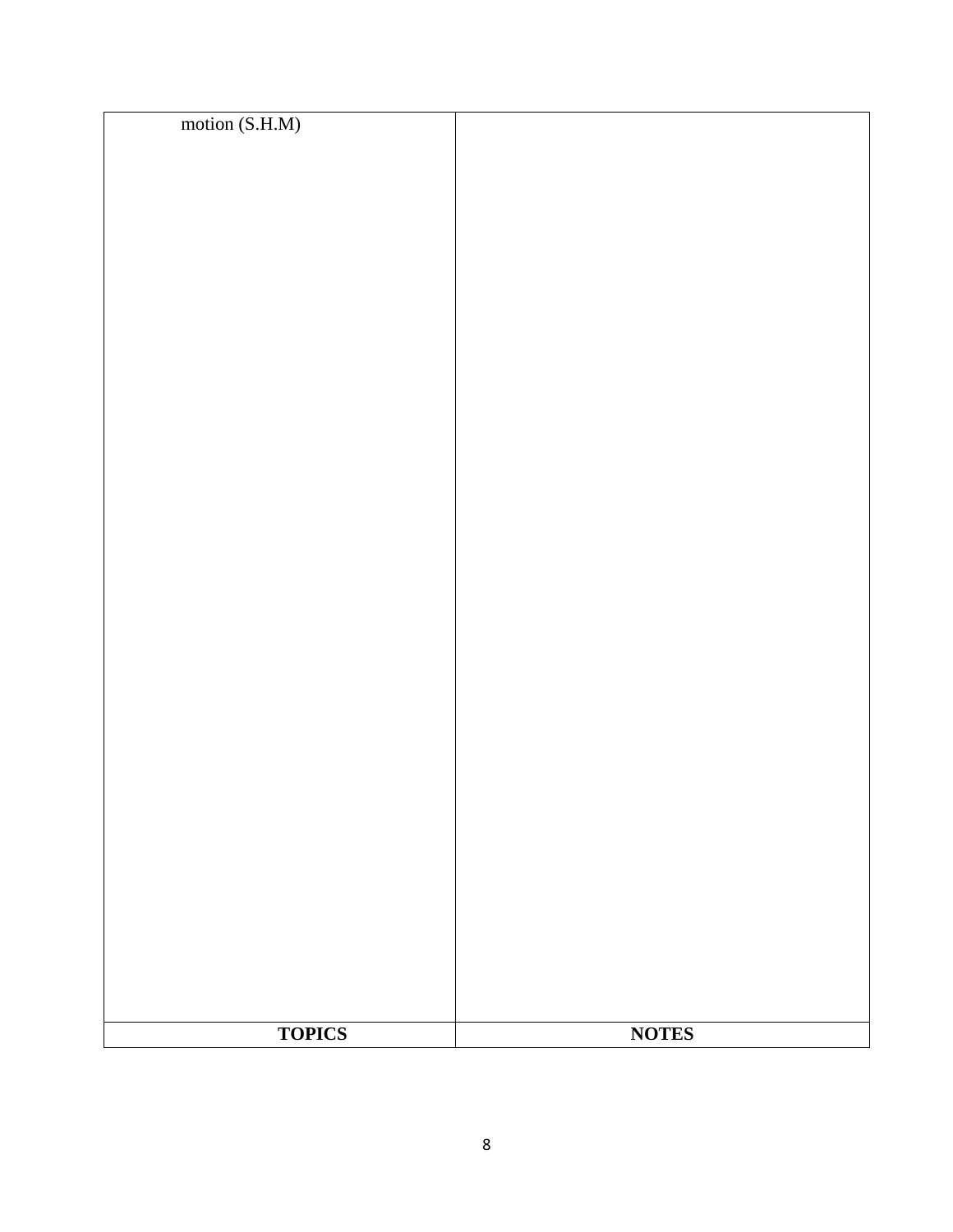|     | (b) Speed and acceleration of S.H.M.<br>(c) Period, frequency and amplitude<br>of a body executing S.H.M.<br>(d) Energy of S.H.M<br>(e) Forced vibration and resonance | Relate linear and angular speeds, linear and angular<br>accelerations.<br>Experimental determination of 'g' with the simple<br>pendulum and helical spring. The theory of the<br>principles should be treated but derivation of the<br>formula for 'g' is not required<br>Simple problems may be set on simple harmonic<br>motion. Mathematical proof of simple harmonic<br>motion in respect of spiral spring, bifilar suspension<br>and loaded test-tube is not required. |
|-----|------------------------------------------------------------------------------------------------------------------------------------------------------------------------|-----------------------------------------------------------------------------------------------------------------------------------------------------------------------------------------------------------------------------------------------------------------------------------------------------------------------------------------------------------------------------------------------------------------------------------------------------------------------------|
| 13. | Newton's laws of motion:                                                                                                                                               | Distinction between inertia mass and weight                                                                                                                                                                                                                                                                                                                                                                                                                                 |
|     | (a) First Law:<br>Inertia of rest and inertia of<br>motion<br>(b) Second Law:<br>Force, acceleration, momentum<br>and impulse                                          | Use of timing devices e.g. ticker-timer to determine<br>the acceleration of a falling body and the<br>relationship when the accelerating force is constant.<br>Linear momentum and its conservation.<br>Collision of elastic bodies in a straight line.<br>Applications: recoil of a gun, jet and rocket<br>propulsions.                                                                                                                                                    |
|     | (c) Third Law:<br>Action and reaction                                                                                                                                  |                                                                                                                                                                                                                                                                                                                                                                                                                                                                             |

# **PART II ENERGY: Mechanical and Heat**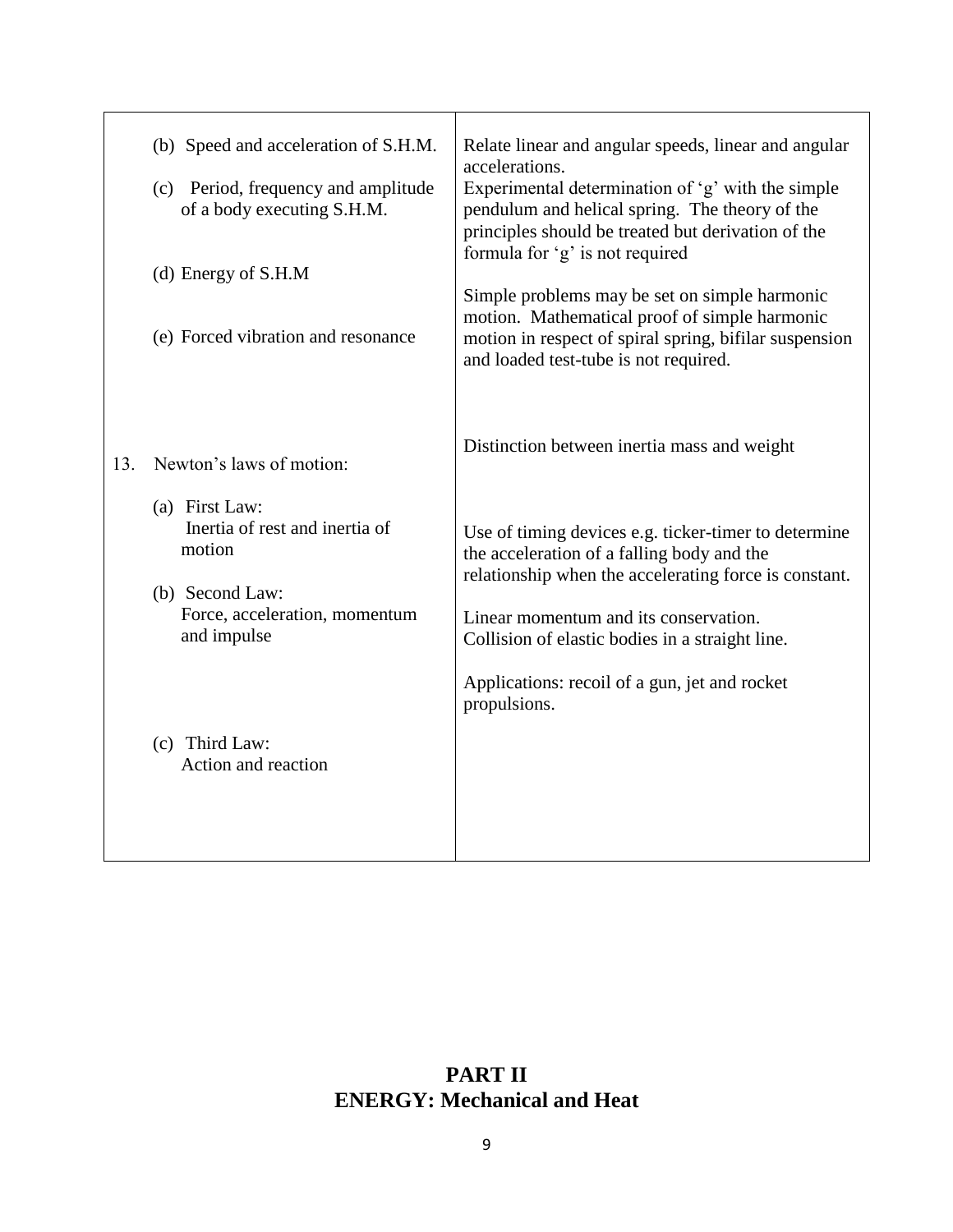|     | <b>TOPICS</b>                                          | <b>NOTES</b>                                                                                                                                                               |
|-----|--------------------------------------------------------|----------------------------------------------------------------------------------------------------------------------------------------------------------------------------|
| 14. | Energy:<br>(a) Forms of energy                         | Examples of various forms of energy should be<br>mentioned e.g. mechanical (potential and kinetic),<br>heat chemical, electrical, light, sound, nuclear.                   |
|     | (b) World energy resources                             | Renewable (e.g. solar, wind, tides, hydro, ocean<br>waves) and non-renewable (e.g. petroleum, coal,<br>nuclear, biomass) sources of energy should be<br>discussed briefly. |
| 15. | (c) Conservation of energy.<br>Work, Energy and Power  | Statement of the principle of conservation of energy<br>and its use in explaining energy transformations.                                                                  |
|     | (a) Concept of work as a measure of<br>energy transfer | Unit of energy as the joule $(J)$                                                                                                                                          |
|     | (b) Concept of energy as capability to<br>do work      | Unit of energy as the joule (J) while unit of electrical<br>consumption is KWh.                                                                                            |
|     | (c) Work done in a gravitational field.                | Work done in lifting a body and by falling bodies                                                                                                                          |
|     | (d) Types of mechanical energy                         | Derivation of P.E and K.E are expected to be known.<br>Identification of types of energy possessed by a body<br>under given conditions.                                    |
|     | (i) Potential energy (P.E.)                            |                                                                                                                                                                            |
|     | (ii) Kinetic energy (K.E)                              | Verification of the principle.                                                                                                                                             |
|     | (e) Conservation of mechanical<br>energy.              |                                                                                                                                                                            |

| <b>TOPICS</b><br>N.<br>A YA<br>________<br>_______ |
|----------------------------------------------------|
|----------------------------------------------------|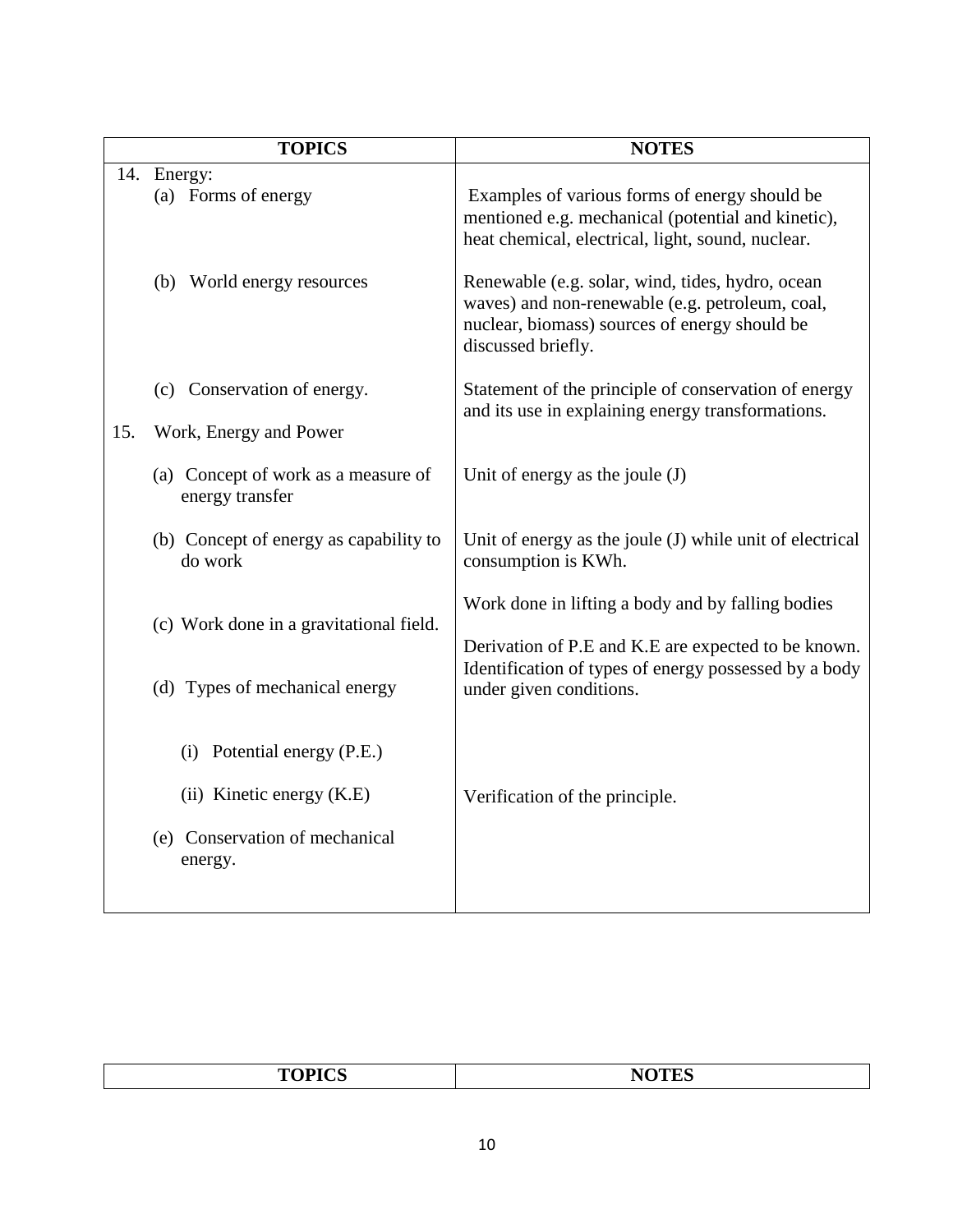| Concept of power as time rate of<br>(f)<br>doing work.                                                                            | Unit of power as the watt (W)                                                                                                                                                                                                                                                                                                                                                                                                                                                                                                                     |
|-----------------------------------------------------------------------------------------------------------------------------------|---------------------------------------------------------------------------------------------------------------------------------------------------------------------------------------------------------------------------------------------------------------------------------------------------------------------------------------------------------------------------------------------------------------------------------------------------------------------------------------------------------------------------------------------------|
| (g) Application of mechanical energy-<br>machines.<br>Levers, pulleys, inclined plane,<br>wedge, screw, wheel and axle,<br>gears. | The force ratio (F.R), mechanical advantage (M.A),<br>velocity ratio (V.R) and efficiency of each machine<br>should be treated.<br>Identification of simple machines that make up a<br>given complicated machine e.g. bicycle.<br>Effects of friction on Machines. Reduction of<br>friction in machines.                                                                                                                                                                                                                                          |
| 16. Heat Energy                                                                                                                   |                                                                                                                                                                                                                                                                                                                                                                                                                                                                                                                                                   |
| (a) Temperature and its measurement                                                                                               | Concept of temperature as degree of hotness or<br>coldness of a body. Construction and graduation of<br>a simple thermometer.<br>Properties of thermometric liquids. The following<br>thermometer, should be treated:<br>Constant – volume gas thermometer, resistance<br>thermometer, thermocouple, liquid-in-glass<br>thermometer including maximum and minimum<br>thermometer and clinical thermometer, pyrometer<br>should be mentioned. Celsius and Absolute scales<br>of temperature. Kelvin and degree Celsius as units of<br>temperature. |
| (b) Effects of heat on matter e.g                                                                                                 | Use of the Kinetic theory to explain effects of heat.                                                                                                                                                                                                                                                                                                                                                                                                                                                                                             |
| (i)<br>Rise in temperature<br>Change of phase state<br>(ii)<br>(iii) Expansion<br>(iv) Change of resistance                       | Mention should be made of the following effects:<br>Change of colour<br>Thermionic emission<br>Change in chemical properties                                                                                                                                                                                                                                                                                                                                                                                                                      |
| Thermal expansion - Linear, area<br>(c)<br>and volume expansivities                                                               | Qualitative and quantitative treatment<br>Consequences and application of expansions.<br>Expansion in buildings and bridges, bimetallic strips,<br>thermostat, over-head cables causing sagging nd in<br>railway lines causing buckling. Real and apparent<br>expansion of liquids. Anomalous expansion of<br>water.                                                                                                                                                                                                                              |

| TODICS<br>$\bf M\Omega$<br>יי<br>ັບ |
|-------------------------------------|
|-------------------------------------|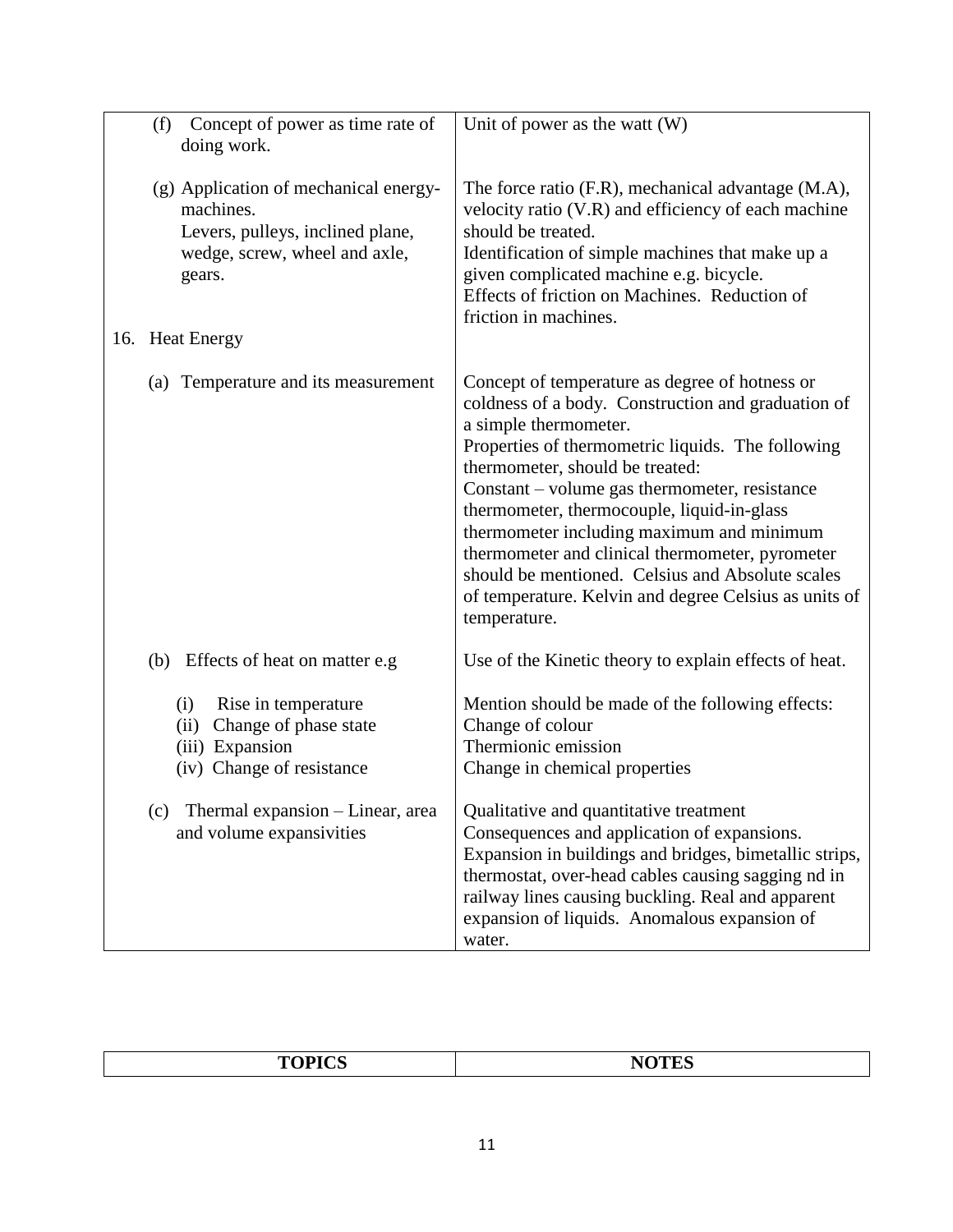| Heat transfer -<br>(d)<br>Condition, convention and<br>radiation.                                  | Per Kelvin $(K^{-1})$ as the unit of expansivity.<br>Use of the kinetic theory to explain the modes of<br>heat transfer. Simple experimental illustrations.<br>Treatment should include the explanation of land<br>and sea breezes, ventilation and application s in<br>cooling devices. The vacuum flask. |
|----------------------------------------------------------------------------------------------------|------------------------------------------------------------------------------------------------------------------------------------------------------------------------------------------------------------------------------------------------------------------------------------------------------------|
| The gas laws-Boyle's law<br>(e)<br>Charles' law, pressure law and<br>general gas law               | The laws should be verified using simple apparatus.<br>Use of the kinetic theory to explain the laws. Simple<br>problems may be set. Mention should be made of<br>the operation of safety air bags in vehicles.                                                                                            |
| (f)<br>Measurement of heat energy:<br>(i) Concept of heat capacity<br>(ii) Specific heat capacity. | Use of the method of mixtures and the electrical<br>method to determine the specific heat capacities of<br>solids and liquids. Land and sea breezes related to<br>the specific heat capacity of water and land, $Jkg^{-1}$<br>$K^{-1}$ as unit of specific heat capacity.                                  |
| (g) Latent heat<br>Concept of latent heat<br>(i)                                                   | Explanation and types of latent heat.                                                                                                                                                                                                                                                                      |
| (ii) Melting point and boiling<br>Point                                                            | Determination of the melting point of solid and the<br>boiling point of a liquid. Effects of impurities and<br>pressure on melting and boiling points. Application<br>in pressure cooker.                                                                                                                  |
| (iii) Specific latent heat of fusion<br>and of vaporization                                        | Use of the method of mixtures and the electrical<br>method to determine the specific latent heats of<br>fusion of ice and of vaporization of steam.<br>Applications in refrigerators and air conditioners.<br>$Jkg^{-1}$ as unit of specific latent heat                                                   |

٦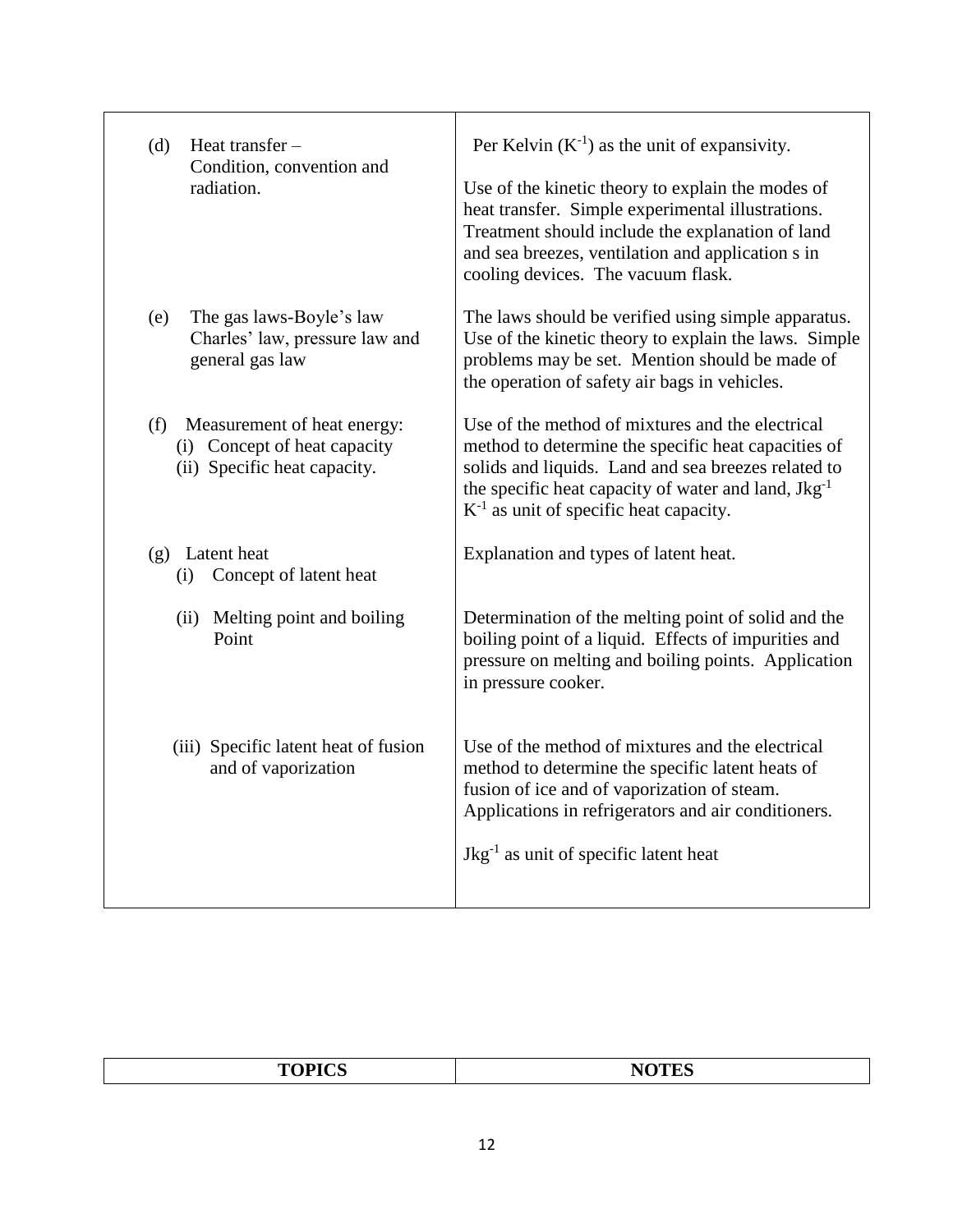| (h) | Evaporation and boiling                      | Effect of temperature, humidity, surface area and<br>draught on evaporation to be discussed.                                                                          |
|-----|----------------------------------------------|-----------------------------------------------------------------------------------------------------------------------------------------------------------------------|
| (i) | Vapour and vapour pressure                   | Explanation of vapour and vapour pressure.<br>Demonstration of vapour pressure using simple<br>experiments. Saturated vapour pressure and its<br>relation to boiling. |
| (i) | Humidity, relative humidity and<br>dew point | Measurement of dew point and relative humidity.<br>Estimation of humidity of the atmosphere using wet<br>and dry-bulb hygrometer.                                     |
| (k) | Humidity and the weather                     | Formation of dew, fog and rain.                                                                                                                                       |

## **PART III**

#### **WAVES**

| <b>TOPICS</b>                                                                                                           | <b>NOTES</b>                                                                                                                     |
|-------------------------------------------------------------------------------------------------------------------------|----------------------------------------------------------------------------------------------------------------------------------|
| 17. Production and propagation of waves                                                                                 |                                                                                                                                  |
| (a) Production and propagation of<br>mechanical waves                                                                   | Use of ropes and springs (slinky) to generate<br>mechanical waves                                                                |
| (b) Pulsating system:<br>Energy transmitted with definite<br>speed, frequency and wavelength.                           | Use of ripple tank to show water waves and to<br>demonstrate energy propagation by waves.<br>Hertz(Hz) as unit of frequency.     |
| Waveform<br>(c)                                                                                                         | Description and graphical representation.<br>Amplitude, wave length, frequency and period.<br>Sound and light as wave phenomena. |
| (d) Mathematical relationship<br>connecting frequency (f),<br>wavelength( $\lambda$ ), period (T) and<br>velocity $(v)$ | V= f <b><math>\lambda</math></b> and T = $\frac{1}{f}$ simple problems may be set.                                               |
| 18.<br>Types of waves                                                                                                   | Examples to be given                                                                                                             |
| Transverse and longitudinal<br>(a)                                                                                      | Equation y = A sin (wt $\pm \frac{2\pi x}{\lambda}$ ) to be explained                                                            |
| (b) Mathematical representation of                                                                                      | Questions on phase difference will not be set.                                                                                   |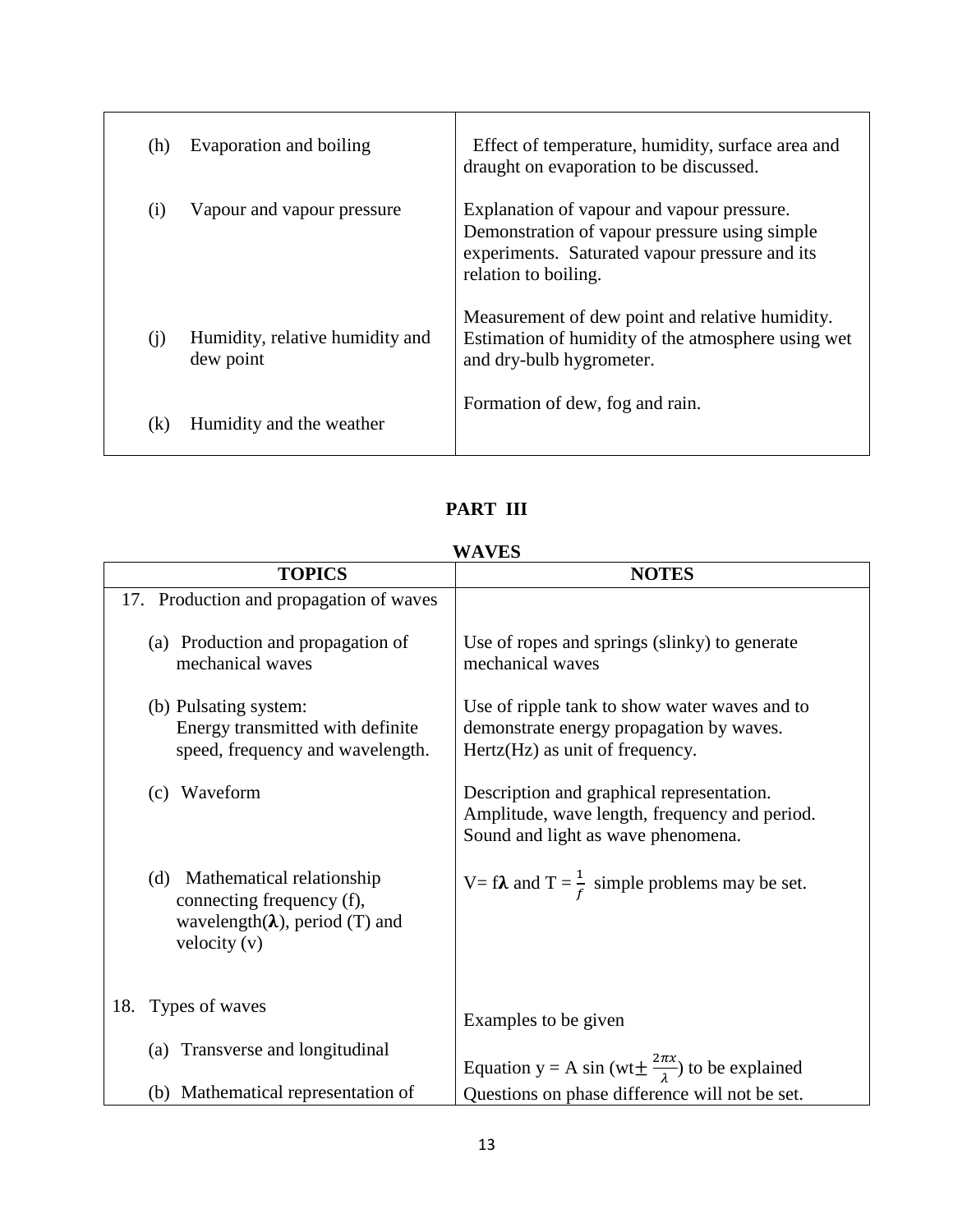| wave motion.                                                                                                                                                      |                                                                                                                                            |
|-------------------------------------------------------------------------------------------------------------------------------------------------------------------|--------------------------------------------------------------------------------------------------------------------------------------------|
| 19.<br>Properties of waves:<br>Reflection, refraction, diffraction,<br>Interference, superposition of<br>progressive waves producing standing<br>stationary waves | Ripple tank should be extensively used to<br>demonstrate these properties with plane and circular<br>waves. Explanation of the properties. |
| 20. Light waves                                                                                                                                                   | Natural and artificial. Luminous and non-luminous                                                                                          |
| Sources of light<br>(a)                                                                                                                                           | bodies.                                                                                                                                    |

| <b>TOPICS</b>                                                                                          | <b>NOTES</b>                                                                                                                                                                                                                                                                                                                                                                                                             |
|--------------------------------------------------------------------------------------------------------|--------------------------------------------------------------------------------------------------------------------------------------------------------------------------------------------------------------------------------------------------------------------------------------------------------------------------------------------------------------------------------------------------------------------------|
| (b) Rectilinear propagation of light                                                                   | Formation of shadows and eclipse. Pinhole camera.<br>Simple numerical problems may be set.                                                                                                                                                                                                                                                                                                                               |
| (c) Reflection of light at plane surface:<br>plane mirror                                              | Regular and irregular reflections. Verification of<br>laws of reflection. Formation of images.<br>Inclined plane mirrors. Rotation of mirrors.<br>Applications in periscope, sextant and kaleidoscope.                                                                                                                                                                                                                   |
| (d) Reflection of light at curved<br>surfaces: concave and convex<br>mirrors                           | Laws of reflection. Formation of images.<br>Characteristics of images. Use of mirror formulae:<br>$\frac{1}{u} + \frac{1}{v} = \frac{1}{f}$ and magnification m = $\frac{v}{v}$ to solve<br>numerical problems.<br>(Derivation of formulae is not required)<br>Experimental determination of the focal length of<br>concave mirror.<br>Applications in searchlight, parabolic and driving<br>mirrors, car headlamps etc. |
| (e) Refraction of light at plane surfaces:<br>rectangular glass prism (block) and<br>triangular prism. | Laws of refraction. Formation of images, real and<br>Apparent depths. Critical angle and total internal<br>reflection. Lateral displacement and angle of<br>deviation. Use of minimum deviation equation:                                                                                                                                                                                                                |
| (f) Refraction of light at curved                                                                      | $\sin(A + D_m)$<br>$\mu =$                                                                                                                                                                                                                                                                                                                                                                                               |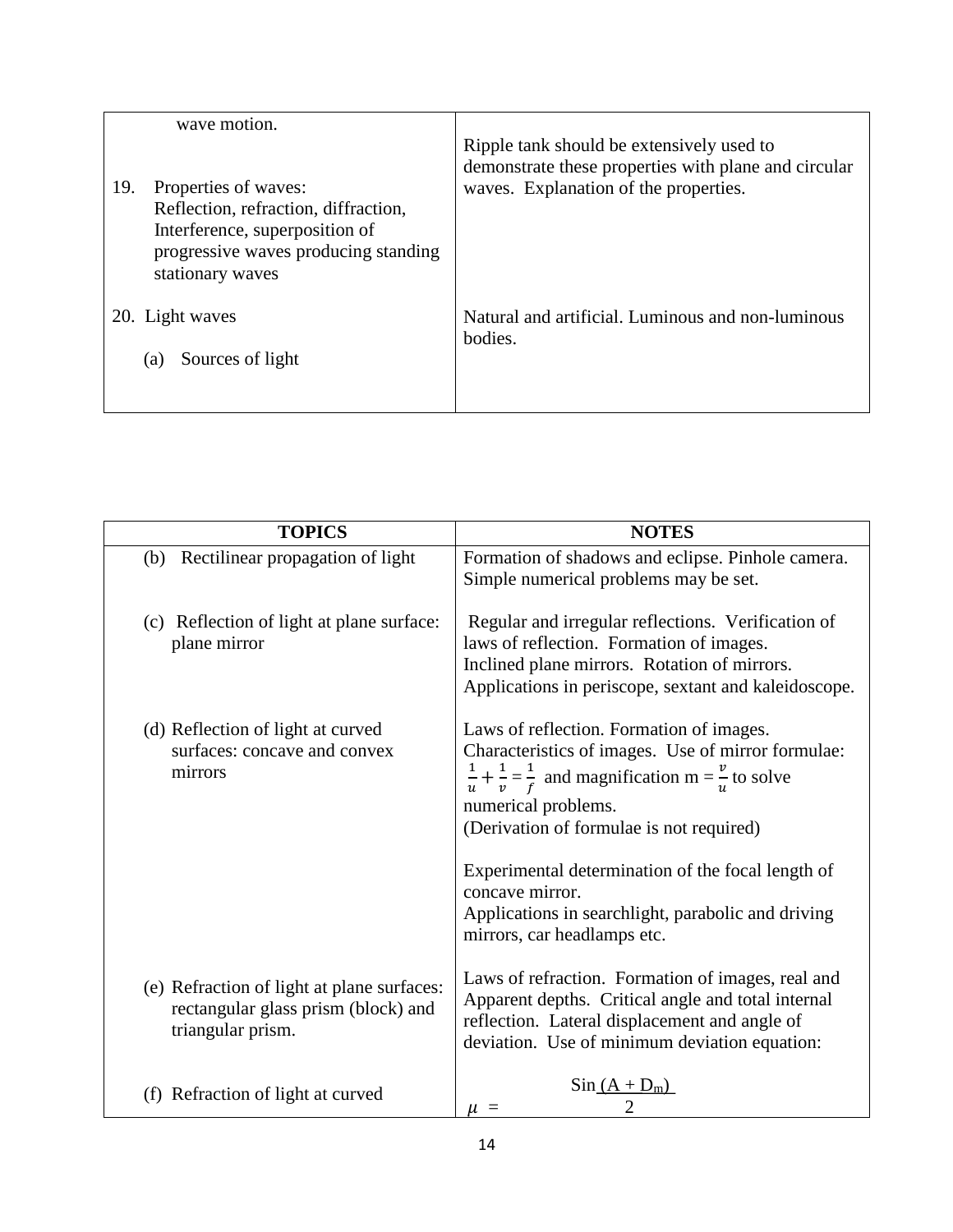| surfaces:                       | $\sin A/2$                                                                                                                                                                                                                                                                         |
|---------------------------------|------------------------------------------------------------------------------------------------------------------------------------------------------------------------------------------------------------------------------------------------------------------------------------|
| Converging and diverging lenses | (Derivation of the formula is not required)<br>Applications: periscope, prism binoculars, optical<br>fibres. The mirage.<br>Formation of images. Use of lens formulae<br>$\frac{1}{u} + \frac{1}{v} = \frac{1}{f}$ and magnification $\frac{v}{v}$ tp solve numerical<br>problems. |

| <b>TOPICS</b> |                                                                             | <b>NOTES</b>                                                                                                                                                                                                                                                                                                                                                                                                     |
|---------------|-----------------------------------------------------------------------------|------------------------------------------------------------------------------------------------------------------------------------------------------------------------------------------------------------------------------------------------------------------------------------------------------------------------------------------------------------------------------------------------------------------|
|               | (g) Application of lenses in optical<br>instruments.                        | (derivation of the formulae not required).<br>Experimental determination of the focal length of<br>converging lens. Power of lens in dioptres (D)<br>Simple camera, the human eye, film projector,<br>simple and compound microscopes, terrestrial and<br>astronomical telescopes. Angular magnification.<br>Prism binoculars. The structure and function of the<br>camera and the human eye should be compared. |
|               | (h) Dispersion of white light by a<br>triangular glass prism.               | Defects of the human eye and their corrections.<br>Production of pure spectrum of a white light.<br>Recombination of the components of the spectrum.<br>Colours of objects. Mixing coloured lights.                                                                                                                                                                                                              |
| 21.           | Electromagnetic waves:<br>Types of radiation in electromagnetic<br>Spectrum | Elementary description and uses of various types of<br>radiation: Radio, infrared, visible light, ultra-violet,<br>X-rays, gamma rays.                                                                                                                                                                                                                                                                           |
| 22.           | <b>Sound Waves</b>                                                          |                                                                                                                                                                                                                                                                                                                                                                                                                  |
|               | Sources of sound<br>(a)<br>(b) Transmission of sound waves                  | Experiment to show that a material medium is<br>required.                                                                                                                                                                                                                                                                                                                                                        |
|               | (c) Speed of sound in solid, liquid and                                     | To be compared. Dependence of velocity of sound                                                                                                                                                                                                                                                                                                                                                                  |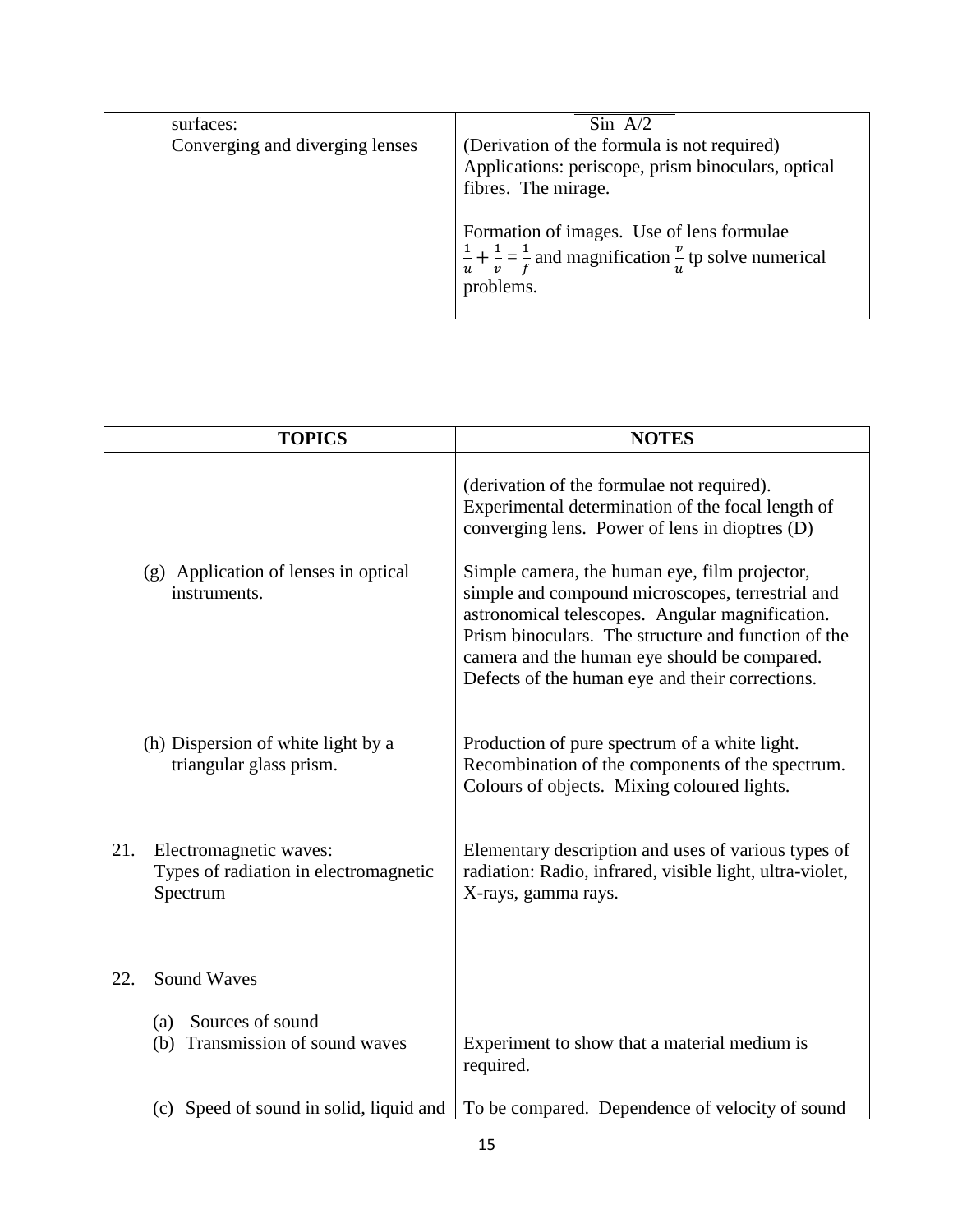| air                                             | on temperature and pressure to be considered.                                                                                                                   |
|-------------------------------------------------|-----------------------------------------------------------------------------------------------------------------------------------------------------------------|
| (d) Echoes and reverberation                    | Use of echoes in mineral exploration, and<br>determination of ocean depth. Thunder and multiple<br>reflections in a large room as examples of<br>reverberation. |
| (e) Noise and music<br>Characteristics of sound | Pitch, loudness and quality.                                                                                                                                    |

| <b>TOPICS</b>                                                | <b>NOTES</b>                                                                                                                                                                                                                                                                                                               |
|--------------------------------------------------------------|----------------------------------------------------------------------------------------------------------------------------------------------------------------------------------------------------------------------------------------------------------------------------------------------------------------------------|
| Vibration in strings<br>(g)                                  | The use of sonometer to demonstrate the dependence<br>of frequency $(f)$ on length $(1)$ , tension $(T)$ and mass<br>per unit length (liner density) (m) of string should be<br>treated. Use of the formula:<br>$f_{\rm o} = \frac{1}{21} \sqrt{\frac{T}{m}}$<br>In solving simple numerical problems.                     |
|                                                              | Applications in stringed instruments: e.g. guitar,<br>piano, harp and violin.                                                                                                                                                                                                                                              |
| Forced vibration<br>(h)                                      | Use of resonance boxes and sonometer to illustrate<br>forced vibration.                                                                                                                                                                                                                                                    |
| Resonance<br>(i)<br>Harmonies and overtones<br>(ii)          | Use of overtones to explain the quality of a musical<br>note. Applications in percussion instruments: e.g<br>drum, bell, cymbals, xylophone.                                                                                                                                                                               |
| Vibration of air in pipe $-$ open<br>(i)<br>and closed pipes | Measurement of velocity of sound in air or<br>frequency of tuning fork using the resonance tube.<br>Use of the relationship $v = f \lambda$ in solving numerical<br>problems. End correction is expected to be<br>mentioned. Applications in wind instruments e.g.<br>organ, flute, trumpet, horn, clarinet and saxophone. |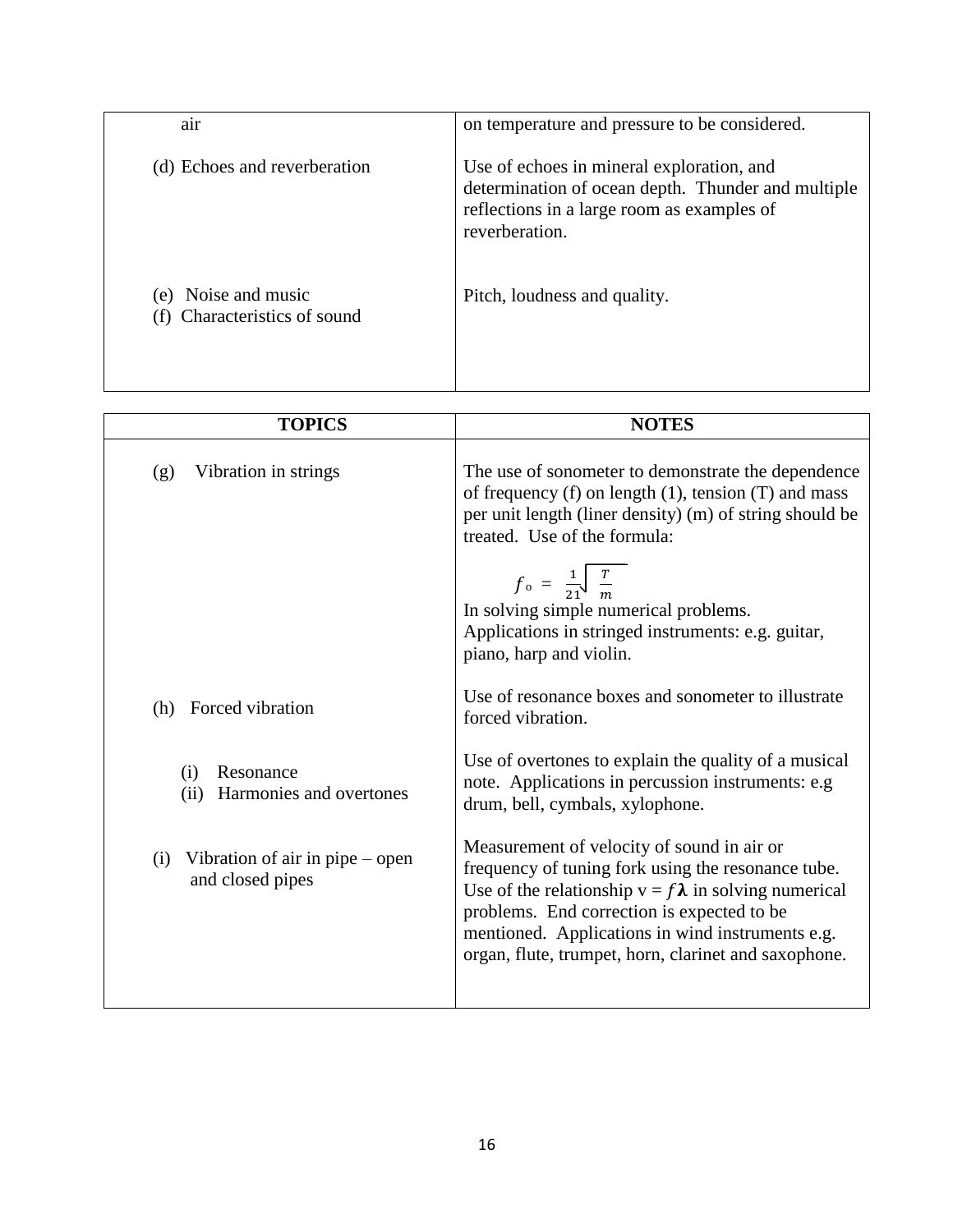### **PART IV FIELDS**

|     | <b>TOPICS</b>                                                        | <b>NOTES</b>                                                                                        |
|-----|----------------------------------------------------------------------|-----------------------------------------------------------------------------------------------------|
|     | 23. Description property of fields.                                  |                                                                                                     |
|     | Concept of fields:<br>(a)<br>Gravitational, electric and<br>Magnetic |                                                                                                     |
|     | (b)<br>Properties of a force field                                   | Use of compass needle and iron filings to show<br>magnetic field lines.                             |
| 24. | Gravitational field                                                  |                                                                                                     |
|     | Acceleration due to gravity, (g)<br>(a)                              | G as gravitational field intensity should be<br>mentioned, $g = F/m$ .                              |
|     | (b) Gravitational force between two<br>masses:                       | Masses include protons, electrons and planets                                                       |
|     | Newton's law of gravitation                                          | Universal gravitational constant (G)<br>Relationship between 'G' and 'g'                            |
|     | (c) Gravitational potential and escape<br>velocity.                  | Calculation of the escape velocity of a rocket from<br>the earth's gravitational field.             |
| 25. | <b>Electric Field</b>                                                |                                                                                                     |
|     | (1) Electrostatics<br>(a) Production of electric charges             | Production by friction, induction and contact.                                                      |
|     | (b) Types of distribution of<br>charges                              | A simple electroscope should be used to detect and<br>compare charges on differently-shaped bodies. |
|     | (c) Storage of charges                                               | Application in light conductors.                                                                    |
|     | (d) Electric lines of force                                          | Determination, properties and field patterns of<br>charges.                                         |
|     |                                                                      |                                                                                                     |

| <b>TOPICS</b><br>- | $\sim$ $\sim$ $\sim$ $\sim$ |
|--------------------|-----------------------------|
|                    |                             |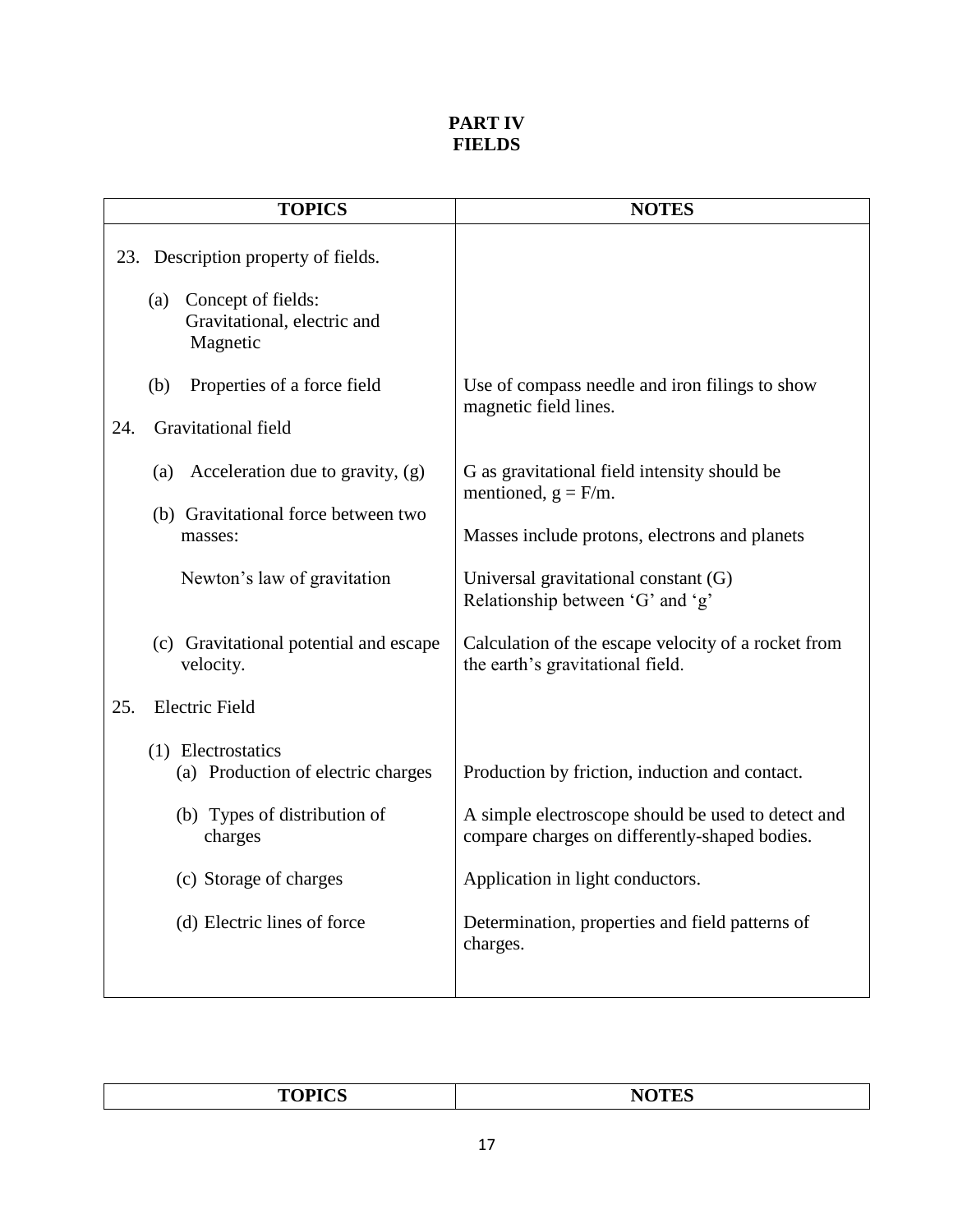| (e) Electric force between point<br>charges: Coulomb's law                                                  | Permittivity of a medium.                                                                                                                                                                                                                                                                                       |
|-------------------------------------------------------------------------------------------------------------|-----------------------------------------------------------------------------------------------------------------------------------------------------------------------------------------------------------------------------------------------------------------------------------------------------------------|
| (f) Concepts of electric field,<br>electric field intensity (potential<br>gradient) and electric potential. | Calculation of electric field intensity and electric<br>potential of simple systems.                                                                                                                                                                                                                            |
| (g) Capacitance-<br>Definition, arrangement and<br>application                                              | Factors affecting the capacitance of a parallel-plate<br>capacitor. The farad (F) as unit of capacitance.<br>Capacitors in series and in parallel.<br>Energy stored in a charged capacitor. Uses of<br>capacitors: e.g. in radio and Television.<br>(Derivation of formulae for capacitance is not<br>required) |
| (2) Current electricity                                                                                     |                                                                                                                                                                                                                                                                                                                 |
| (a) Production of electric current<br>from primary and secondary<br>cells                                   | Simple cell and its defects. Daniel cell, Lechanché<br>cell (wet and dry).<br>Lead-acid accumulator. Alkalne-cadium cell.<br>E.m.f. of a cell, the volt $(V)$ as unit of e.m.f.                                                                                                                                 |
| (b) Potential difference and electric<br>current                                                            | Ohm's law and resistance. Verification of Ohm's<br>law. The volt (V), ampere (A) and ohm $(\Omega)$ as units<br>of p.d., current and reisistance respectively.                                                                                                                                                  |
| (c) Electric circuit                                                                                        | Series and parallel arrangement of cells and<br>resistors. Lost volt and internal resistance of<br>batteries.                                                                                                                                                                                                   |
| (d) Electric conduction through<br>materials                                                                | Ohmic and non ohmic conductors. Examples of<br>ohmic conductors are metals, non-ohmic conductors<br>are semiconductors.                                                                                                                                                                                         |
| (e) Electric energy and power                                                                               | Quantitative definition of electrical energy and<br>power. Heating effect of an electric current and its<br>application. Conversion of electrical energy to<br>mechanical energy e.g. electric motors.<br>Conversion of solar energy to electrical and heat<br>energies: e.g. solar cells, solar heaters.       |
|                                                                                                             |                                                                                                                                                                                                                                                                                                                 |

|--|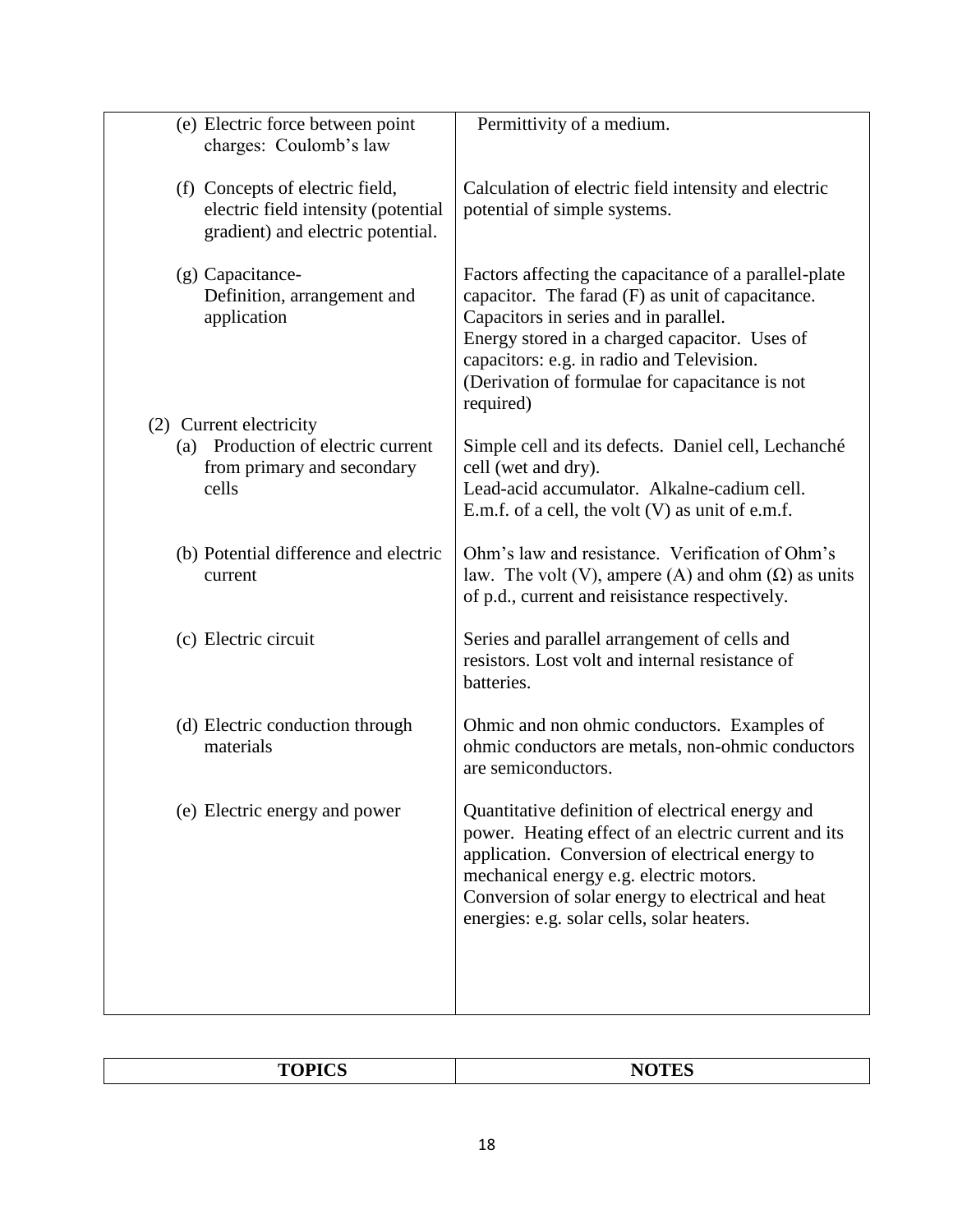|     | <b>TOPICS</b>                                                                                                             | <b>NOTES</b>                                                                                                                                                                                                                                                                                 |
|-----|---------------------------------------------------------------------------------------------------------------------------|----------------------------------------------------------------------------------------------------------------------------------------------------------------------------------------------------------------------------------------------------------------------------------------------|
|     | (a) Concept of electromagnetic field                                                                                      | Identifying the directions of current, magnetic field<br>and force in an electromagnetic field (Fleming's left-<br>hand rule).                                                                                                                                                               |
| 27. | Electromagnetic field                                                                                                     |                                                                                                                                                                                                                                                                                              |
|     | (g) Magnetic force on a moving<br>charged particle                                                                        | Solving simple problems involving the motion of a<br>charged particle in a magnetic field, using<br>F=qvB sin $\theta$                                                                                                                                                                       |
|     | (f) The earth's magnetic field                                                                                            | Mariner's compass. Angles of dip and declination.                                                                                                                                                                                                                                            |
|     | current-carrying conductors<br>(e) Use of electromagnets                                                                  | Examples in electric bell, telephone earpiece etc.                                                                                                                                                                                                                                           |
|     | (d) Magnetic force on:<br>(i) a current-carrying conductor<br>placed in a magnetic field;<br>(ii) between two parallel    | Qualitative treatment only. Applications: electric<br>motor and moving-coil galvanometer.                                                                                                                                                                                                    |
|     | (c) Concept of magnetic field                                                                                             | Magnetic flux and magnetic flux density.<br>Magnetic field around a permanent magnet, a<br>current-carrying conductor and a solenoid.<br>Plotting of line of force to locate neutral points<br>Units of magnetic flux and magnetic flux density as<br>weber (Wb) and tesla (T) respectively. |
|     | (b) Magnetization and<br>demagnetization.                                                                                 | Temporary and permanent magnets. Comparison of<br>iron and steel as magnetic materials.                                                                                                                                                                                                      |
|     | (a) Properties of magnets and<br>magnetic materials.                                                                      | Practical examples such as soft iron, steel and alloys.                                                                                                                                                                                                                                      |
| 26. | Magnetic field                                                                                                            |                                                                                                                                                                                                                                                                                              |
|     | (h) Measurement of electric<br>current, potential difference,<br>resistance, e.m.f. and internal<br>resistance of a cell. | Principle of operation and use of ammeter,<br>voltmeter, potentiometer. The wheatstone bridge<br>and metre bridge.                                                                                                                                                                           |
|     | (g) Resistivity and Conductivity                                                                                          | Factors affecting the electrical resistance of a<br>material should be treated. Simple problems may be<br>set.                                                                                                                                                                               |
|     | (f) Shunt and multiplier                                                                                                  | Use in conversion of a galvanometer into an<br>ammeter and a voltmeter.                                                                                                                                                                                                                      |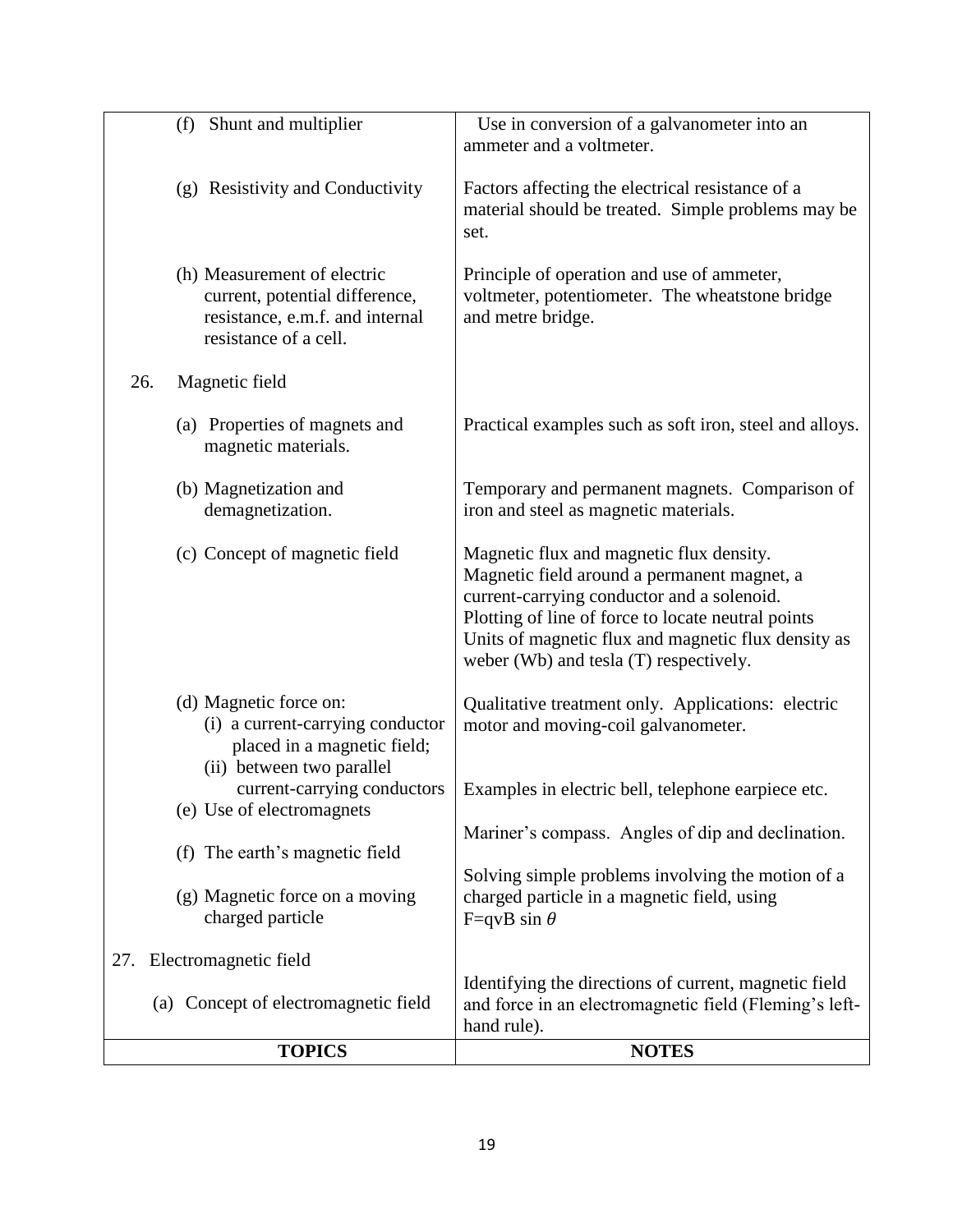|     | <b>TOPIC</b>                                                                                                              | hand rule).<br><b>NOTES</b>                                                                                                                                                                                                                                                                  |
|-----|---------------------------------------------------------------------------------------------------------------------------|----------------------------------------------------------------------------------------------------------------------------------------------------------------------------------------------------------------------------------------------------------------------------------------------|
|     | 27. Electromagnetic field<br>(a) Concept of electromagnetic field                                                         | Identifying the directions of current, magnetic field<br>and force in an electromagnetic field (Fleming's left-                                                                                                                                                                              |
|     | (n) Magnetic force on a moving<br>charged particle                                                                        | Solving simple problems involving the motion of a<br>charged particle in a magnetic field, using F=qvB<br>$\sin \theta$                                                                                                                                                                      |
|     | (1) Use of electromagnets<br>(m) The earth's magnetic field                                                               | Mariner's compass. Angles of dip and declination.                                                                                                                                                                                                                                            |
|     | placed in a magnetic field;<br>(ii) between two parallel<br>current-carrying conductors                                   | Examples in electric bell, telephone earpiece etc.                                                                                                                                                                                                                                           |
|     | (k) Magnetic force on:<br>(i) a current-carrying conductor                                                                | Qualitative treatment only. Applications: electric<br>motor and moving-coil galvanometer.                                                                                                                                                                                                    |
|     | (j) Concept of magnetic field                                                                                             | Magnetic flux and magnetic flux density.<br>Magnetic field around a permanent magnet, a<br>current-carrying conductor and a solenoid.<br>Plotting of line of force to locate neutral points<br>Units of magnetic flux and magnetic flux density as<br>weber (Wb) and tesla (T) respectively. |
|     | (i) Magnetization and<br>demagnetization.                                                                                 | Temporary and permanent magnets. Comparison of<br>iron and steel as magnetic materials.                                                                                                                                                                                                      |
|     | (h) Properties of magnets and<br>magnetic materials.                                                                      | Practical examples such as soft iron, steel and alloys.                                                                                                                                                                                                                                      |
| 26. | Magnetic field                                                                                                            |                                                                                                                                                                                                                                                                                              |
|     | (k) Measurement of electric<br>current, potential difference,<br>resistance, e.m.f. and internal<br>resistance of a cell. | Principle of operation and use of ammeter,<br>voltmeter, potentiometer. The wheatstone bridge<br>and metre bridge.                                                                                                                                                                           |
|     | <b>Resistivity and Conductivity</b><br>(i)                                                                                | Factors affecting the electrical resistance of a<br>material should be treated. Simple problems may be<br>set.                                                                                                                                                                               |
|     | (i) Shunt and multiplier                                                                                                  | Use in conversion of a galvanometer into an<br>ammeter and a voltmeter.                                                                                                                                                                                                                      |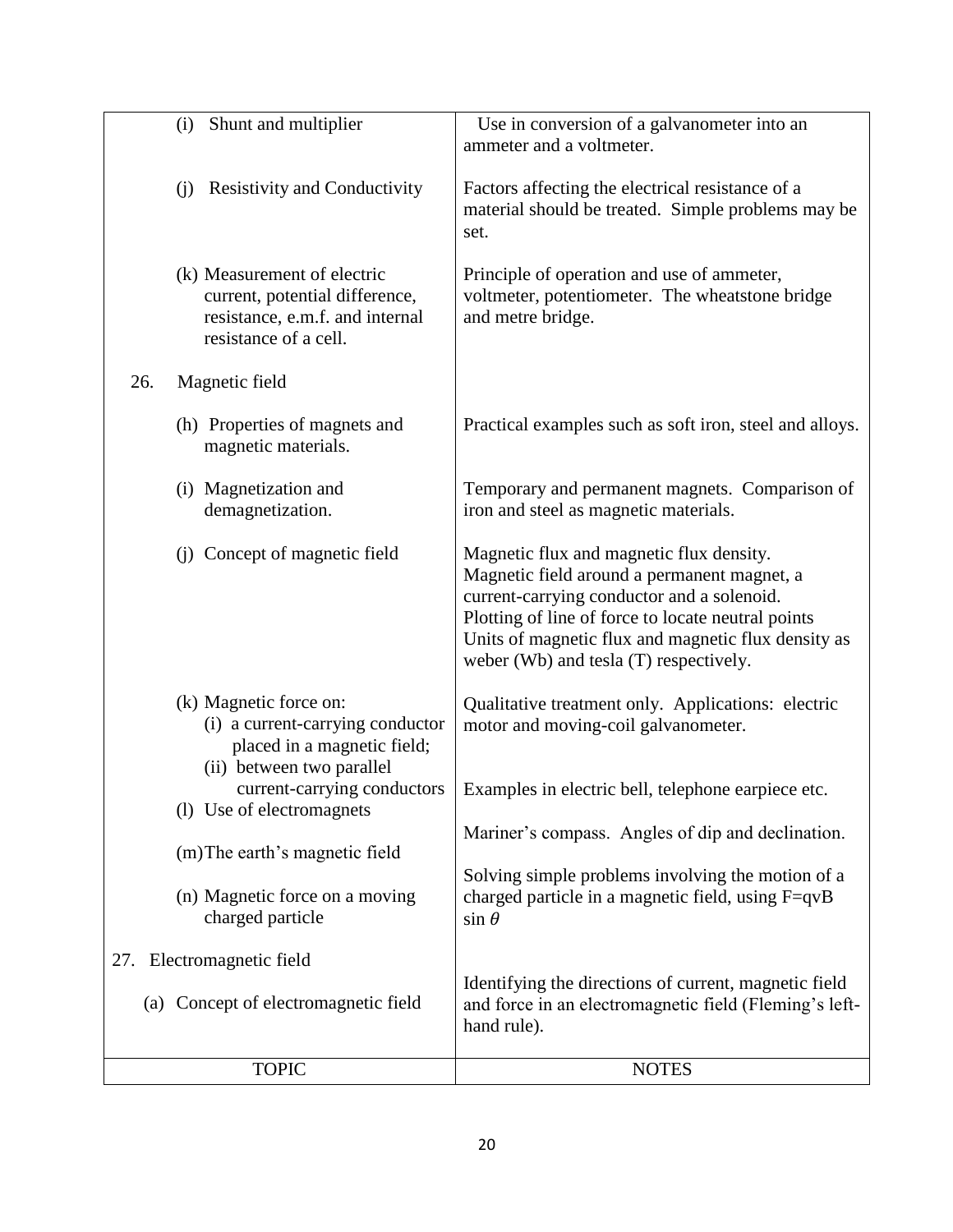| Electromagnetic induction<br>(b)                                            |                                                                                                                                                                                                                                 |
|-----------------------------------------------------------------------------|---------------------------------------------------------------------------------------------------------------------------------------------------------------------------------------------------------------------------------|
| Faraday's law , Lenz's law and<br>motor-generator effect                    | Applications: Generator (d.c.and a.c.) induction coil<br>and transformer. The principles underlying the<br>production of direct and alternating currents should<br>be treated. Equation $E = E_0$ sinwt should be<br>explained. |
| (c) Inductance                                                              | Qualitative explanation of self and mutual<br>inductance. The unit of inductance is henry (H).                                                                                                                                  |
|                                                                             | $(E = \frac{1}{2}LI^2)$                                                                                                                                                                                                         |
|                                                                             | Application in radio, T.V., transformer.<br>(Derivation of formula is not required).                                                                                                                                            |
| (d) Eddy currents                                                           | A method of reducing eddy current losses should be<br>treated. Applications in induction furnace,<br>speedometer, etc.                                                                                                          |
| (e) Power transmission and<br>distribution                                  | Reduction of power losses in high-tension<br>transmission lines. Household wiring system should<br>be discussed.                                                                                                                |
| 28. Simple a.c. circuits                                                    |                                                                                                                                                                                                                                 |
| Graphical representation of e.m.f<br>(a)<br>and current in an a.c. circult. | Graphs of equation I – Io sin wt and $E = E_0$ sinwt<br>should be treated.                                                                                                                                                      |
| Peak and r.m.s. values<br>(b)                                               | Phase relationship between voltage and current in<br>the circuit elements; resistor, inductor and capacitor.                                                                                                                    |
|                                                                             |                                                                                                                                                                                                                                 |
|                                                                             |                                                                                                                                                                                                                                 |
|                                                                             |                                                                                                                                                                                                                                 |
| <b>TOPIC</b>                                                                |                                                                                                                                                                                                                                 |
|                                                                             | <b>NOTES</b>                                                                                                                                                                                                                    |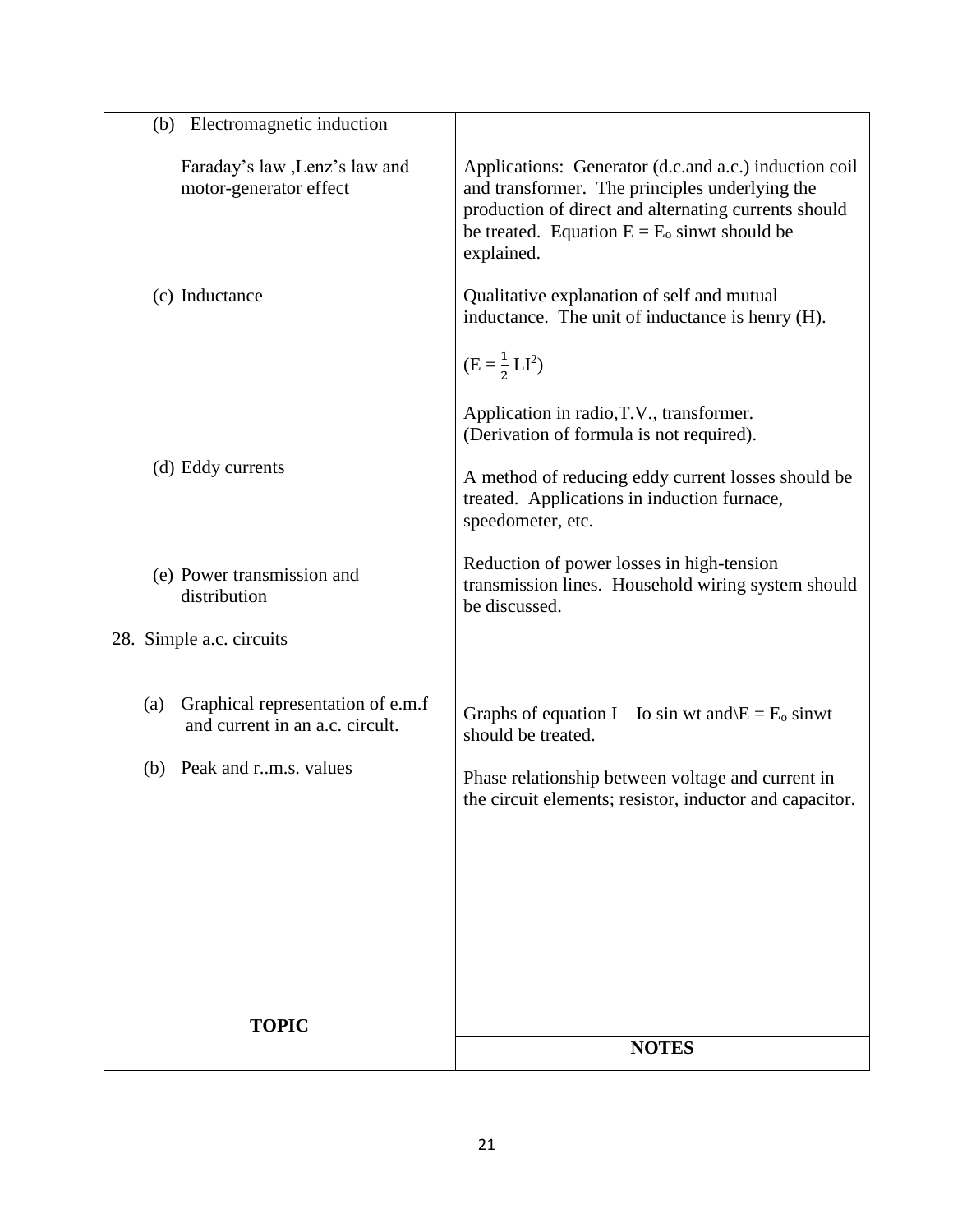| Series circuit containing<br>(c)<br>resistor, inductor and capacitor   | Simple calculations involving a.c. circuit.<br>(Derivation of formulae is not required.) |
|------------------------------------------------------------------------|------------------------------------------------------------------------------------------|
| Reactance and impedance<br>(d)<br>Vector diagrams<br>(e)               | $X_L$ and $X_c$ should be treated. Simple numerical<br>problems may be set.              |
| Resonance in an a.c. circuit<br>(f)<br>$(g)$ Power in an a.c. circuit. | Applications in tuning of radio and T.V. should be<br>discussed.                         |
|                                                                        |                                                                                          |
|                                                                        |                                                                                          |

 **PART V ATOMIC AND NUCELAR PHYSICS**

| <b>TOPICS</b>                                          | <b>NOTES</b>                                                                                                                                                                                                                          |
|--------------------------------------------------------|---------------------------------------------------------------------------------------------------------------------------------------------------------------------------------------------------------------------------------------|
| Structure of the atom<br>29.<br>(a) Models of the atom | Thomson, Rutherford, Bohr and electron-<br>cloud (wave-mechanical) models should be<br>discussed qualitatively. Limitations of each<br>model. Quantization of angular momentum<br>(Bohr)                                              |
| (b) Energy quantization                                | Energy levels in the atom. Colour and light<br>frequency. Treatment should include the<br>following: Frank-Hertz experiment, Line<br>spectra from hot bodies, absorption spectra<br>and spectra of discharge lamps.                   |
| (c) Photoelectric effect                               | Explanation of photoelectric effect. Dual<br>nature of light. Work function and threshold<br>frequency. Einstein's photoelectric equation<br>and its explanation. Application in T.V.,<br>camera, etc.<br>Simple problems may be set. |
| (d) Thermionic emission                                | Explanation and applications.                                                                                                                                                                                                         |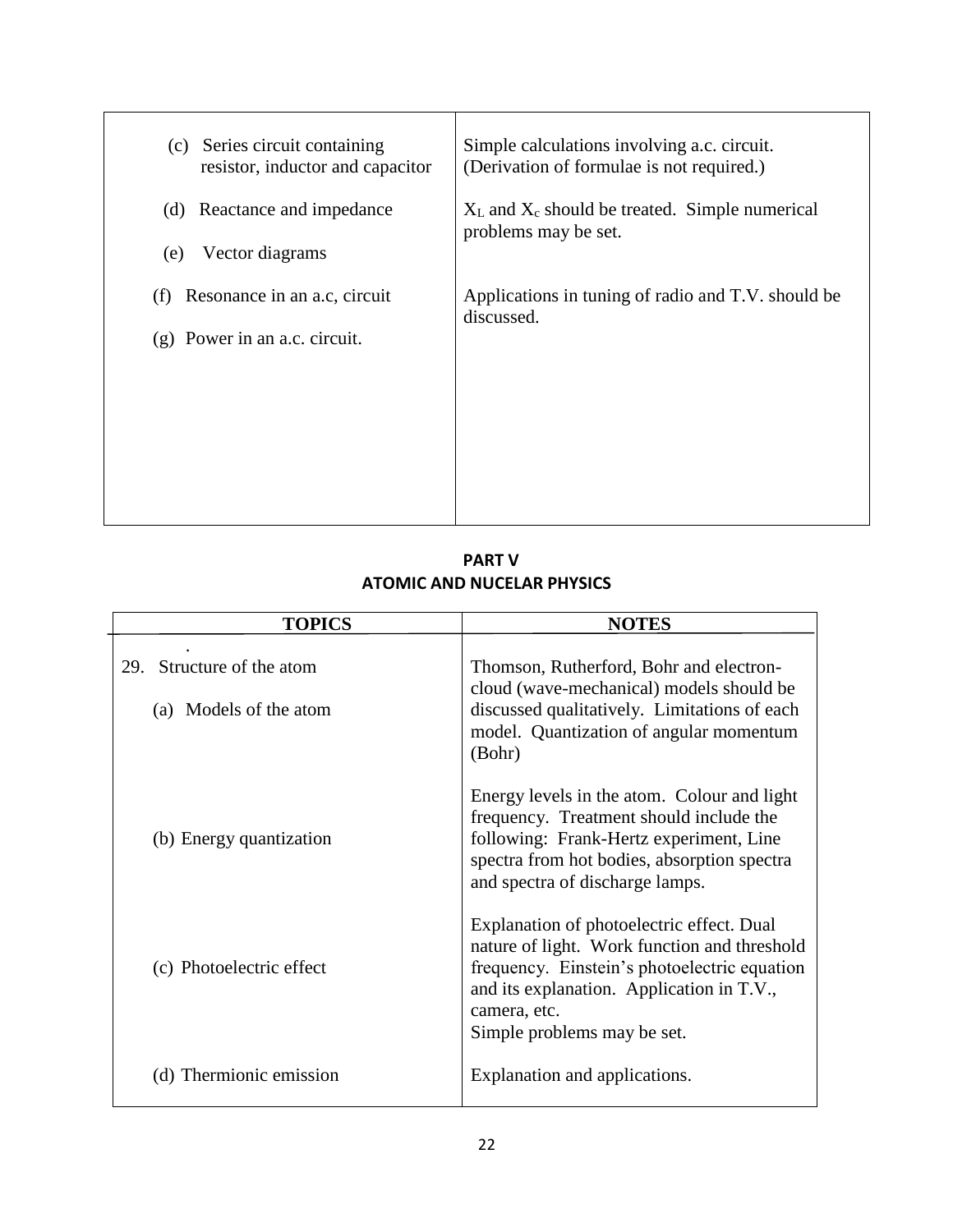| $(e)$ X-rays<br>Structure of the nucleus<br>30.                                                           | Production of X-rays and structure of X-ray<br>tube.<br>Types, characteristics, properties, uses and<br>hazards of X-rays. Safety precautions                                                                                                                                                                                                                                                                                                                                                                   |
|-----------------------------------------------------------------------------------------------------------|-----------------------------------------------------------------------------------------------------------------------------------------------------------------------------------------------------------------------------------------------------------------------------------------------------------------------------------------------------------------------------------------------------------------------------------------------------------------------------------------------------------------|
| (a) Composition of the nucleus                                                                            | Protons and neutrons. Nucleon number (A),<br>proton number $(Z)$ , neutron number $(N)$ and<br>the equation: $A-Z + N$ to be treated.<br>Nuclides and their notation. Isotopes.                                                                                                                                                                                                                                                                                                                                 |
| <b>TOPICS</b>                                                                                             | <b>NOTES</b>                                                                                                                                                                                                                                                                                                                                                                                                                                                                                                    |
| (a) Radioactivity $-$<br>Natural and artificial<br>(b) Nuclear reactions ---<br><b>Fusion and Fission</b> | Radioactive elements, radioactive emissions<br>$(\alpha, \beta, \gamma)$ and their properties and uses.<br>Detection of radiations by $G - M$ counter,<br>photographic plates, etc. should be<br>mentioned. Radioactive decay, half-life and<br>decay constant.<br>Transformation of elements. Applications of<br>radioactivity in agriculture, medicine,<br>industry, archaeology, etc.<br>Distinction between fusion and fission.<br>Binding energy, mass defect and energy<br>equation:<br>$E = \Delta mc^2$ |
| Wave-particle paradox<br>31.<br><b>Electron</b> diffraction<br>(a)                                        | Nuclear reactors. Atomic bomb. Radiation<br>hazards and safety precautions. Peaceful<br>uses of nuclear reactions.<br>Simple illustration of the dual nature of                                                                                                                                                                                                                                                                                                                                                 |
| Duality of matter<br>(b)                                                                                  | light.                                                                                                                                                                                                                                                                                                                                                                                                                                                                                                          |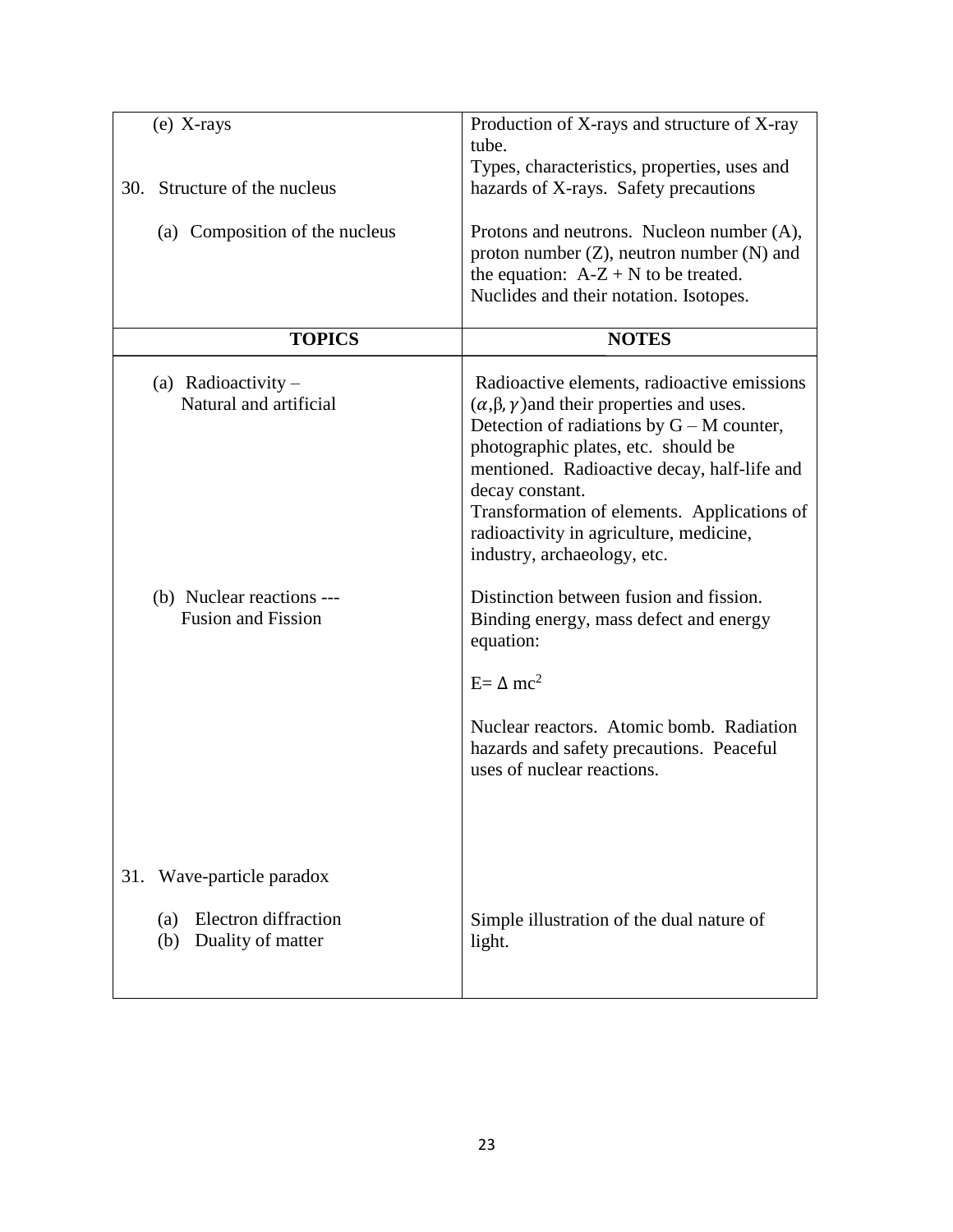# **HARMONISED TOPICS FOR SHORT STRUCTURED QUESTIONS FOR ALL MEMBER COUNTRIES**

|    | <b>TOPICS</b>                                                                                       | <b>NOTES</b>                                                                                                                                                                                                                                                                                                                                                                                                                                                                                                                                                                                    |
|----|-----------------------------------------------------------------------------------------------------|-------------------------------------------------------------------------------------------------------------------------------------------------------------------------------------------------------------------------------------------------------------------------------------------------------------------------------------------------------------------------------------------------------------------------------------------------------------------------------------------------------------------------------------------------------------------------------------------------|
|    | 1. Derived quantities and dimensional<br>Analysis                                                   | Fundamental quantities and units e.g. Length, mass,<br>time, electric current, luminous intensity e.t.c., m,<br>kg, s, A, cd, e.t.c. as their respective units<br>Derived quantities and units. e.g. volume, density,<br>speed e.t.c. $m^3$ , kgm <sup>-3</sup> , ms <sup>-1</sup> e.t.c. as their respective<br>unit<br>Explanation of dimensions in terms of fundamental<br>and derived quantities. Uses of dimensions<br>- to verity dimensional correctness of a given<br>equation<br>to derive the relationship between quantities<br>$\overline{\phantom{a}}$<br>to obtain derived units. |
| 2. | Projectile motion concept of<br>projectiles as an object thrown/release<br>into space               | Applications of projectiles in warfare, sports etc.<br>Simple problems involving range, maximum height<br>and time of flight may be set.                                                                                                                                                                                                                                                                                                                                                                                                                                                        |
| 3. | Satellites and rockets                                                                              | Meaning of a satellite comparison of natural and<br>artificial satellites parking orbits, Geostationary<br>satellites and period of revolution and speed of a<br>satellite.<br>Uses of satellites and rockets                                                                                                                                                                                                                                                                                                                                                                                   |
| 4. | Elastic Properties of solid:<br>Hooke's law, Young's modules and<br>work done in springs and string | Behaviour of elastic materials under stress – features<br>of load – extension graph<br>Simple calculations on Hook's law and Young's<br>modulus.                                                                                                                                                                                                                                                                                                                                                                                                                                                |
|    | Thermal conductivity:<br>Solar energy collector and Black body<br>Radiation.                        | Solar energy; solar panel for heat energy supply.<br>Explanation of a blackbody. Variation of intensity<br>of black body radiation with wavelength at different<br>temperatures.                                                                                                                                                                                                                                                                                                                                                                                                                |
|    | 5. Fibre Optics                                                                                     | Explanation of concept of fibre optics.<br>Principle of transmission of light through an optical<br>fibre<br>Applications of fibre optics e.g. local area Networks<br>(LAN) medicine, rensing devices, carrying laser<br>beams e.t.c.                                                                                                                                                                                                                                                                                                                                                           |
|    | <b>TOPICS</b>                                                                                       | <b>NOTES</b>                                                                                                                                                                                                                                                                                                                                                                                                                                                                                                                                                                                    |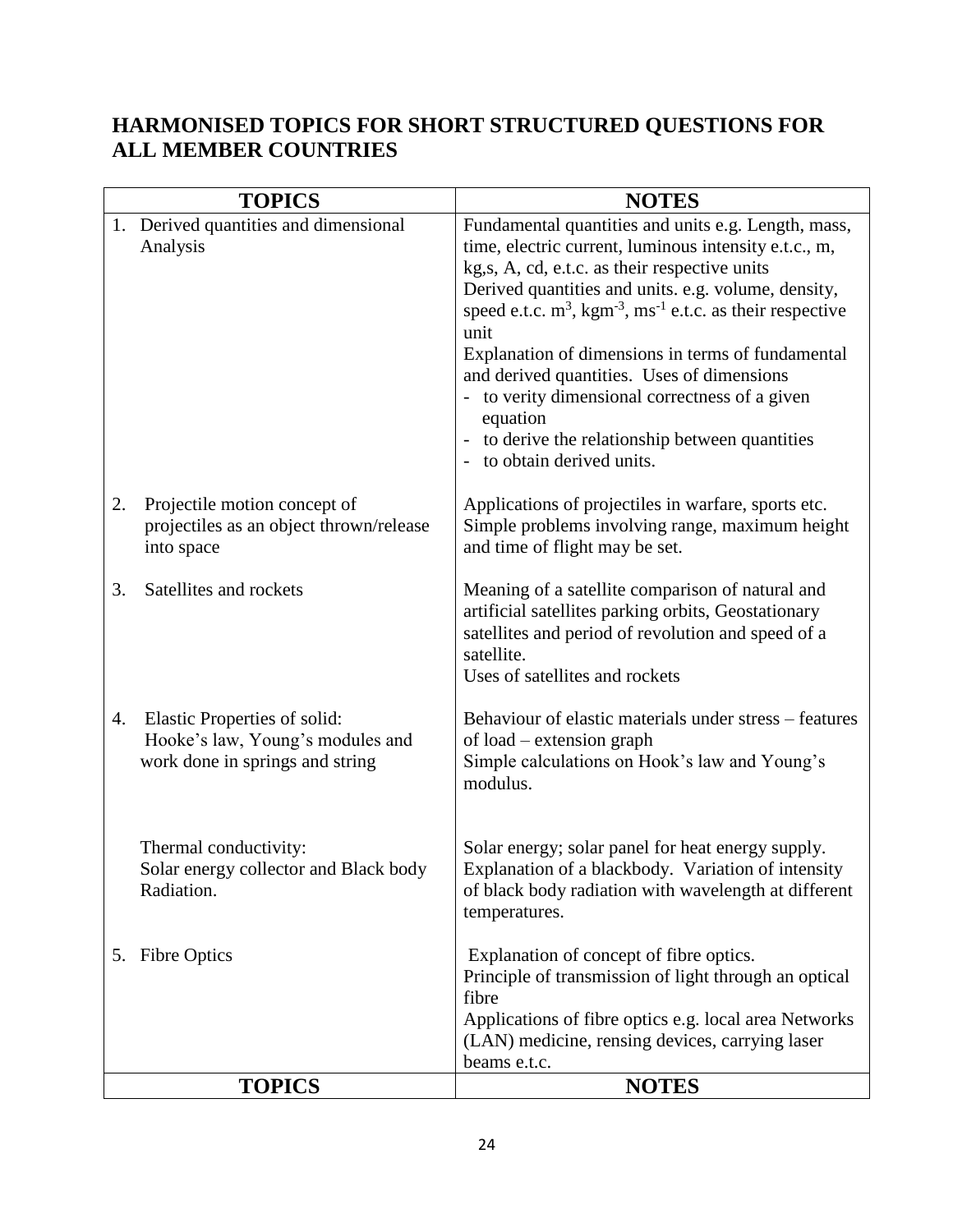| Introduction to LASER<br>6.                                          | Meaning of LASER<br><b>Types of LASERS</b><br>(Solid state, gas, liquid and semi-conductor<br><b>LASERS</b><br><b>Application of LASERS</b><br>(in Scientific research, communication, medicine<br>military technology, Holograms e.t.c.<br>Dangers involved in using LASERS.                                                                                                                                                                                  |
|----------------------------------------------------------------------|----------------------------------------------------------------------------------------------------------------------------------------------------------------------------------------------------------------------------------------------------------------------------------------------------------------------------------------------------------------------------------------------------------------------------------------------------------------|
| Magnetic materials<br>7.                                             | Uses of magnets and ferromagnetic materials.                                                                                                                                                                                                                                                                                                                                                                                                                   |
| 8.<br><b>Electrical Conduction through</b><br>materials [Electronic] | Distinction between conductors, semiconductors and<br>insulators in term of band theory.<br>Semi conductor materials (silicon and germanium)<br>Meaning of intrinsic semiconductors. (Example of<br>materials silicon and germanium). Charge carriers<br>Doping production of p-type and n-type extrinsic<br>semi conductors.<br>Junction diode – forward and reverse biasing,<br>voltage characteristics. Uses of diodes Half and full<br>wave rectification. |
| Structure of matter<br>9.                                            | Use of kinetic theory to explain diffusion.                                                                                                                                                                                                                                                                                                                                                                                                                    |
| 10. Wave – particle paradox                                          | Electron diffraction<br>Duality of matter<br>Simple illustrations of dual nature of light.                                                                                                                                                                                                                                                                                                                                                                     |